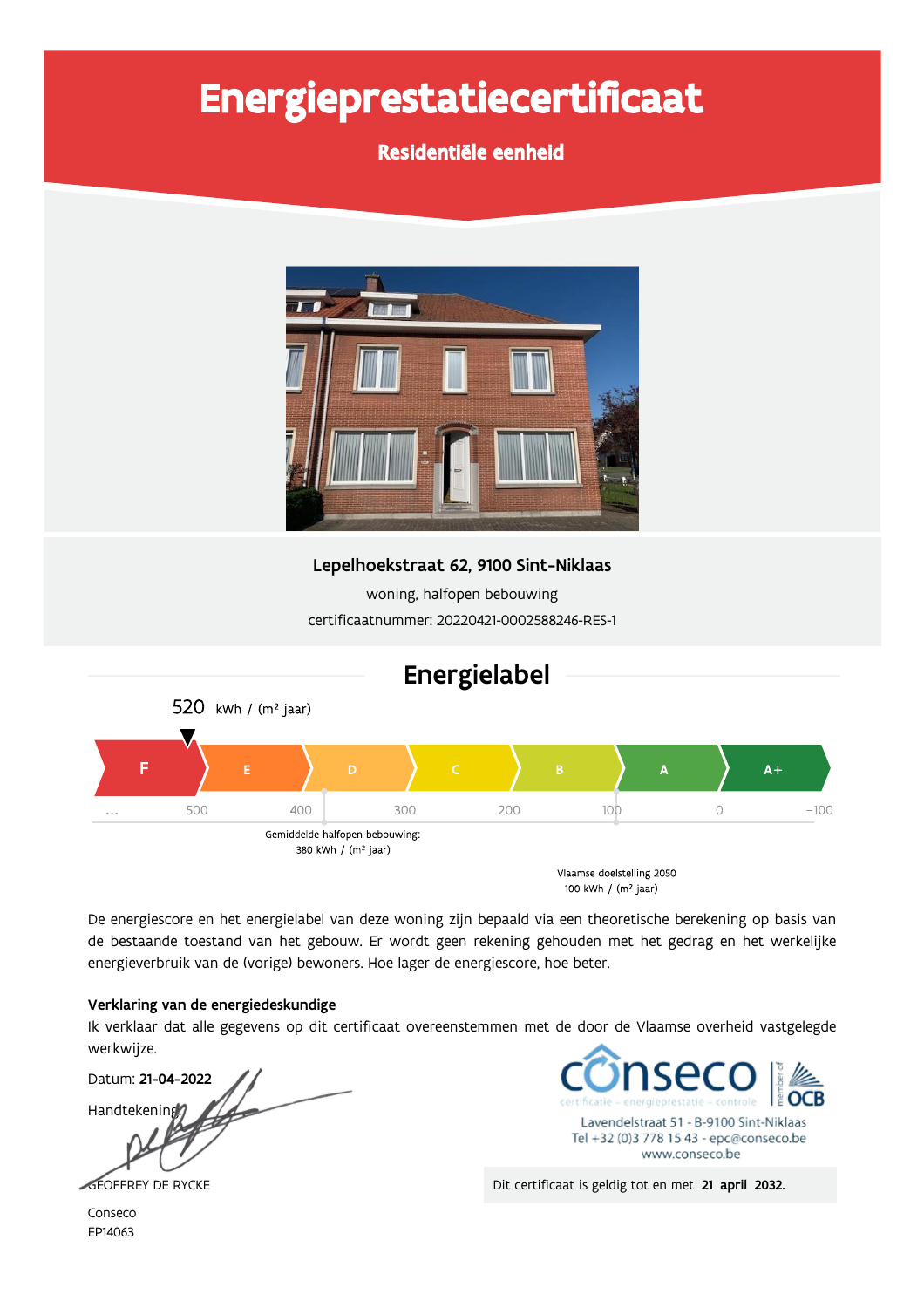## Huidige staat van de woning

## Om met uw woning te voldoen aan de energiedoelstelling, zijn er twee mogelijke pistes:

**OF** 

 $2^{\circ}$ 

#### $(1)$ Inzetten op isolatie en verwarming

U isoleert elk deel van uw woning tot de voorziet doelstelling én  $\mathbf{u}$ een energie-efficiënte verwarmingsinstallatie (warmtepomp, condenserende ketel. (micro-)WKK. efficiënt warmtenet  $\bigcap_{ }$ decentrale toestellen met een totaal maximaal vermogen van 15 W/m<sup>2</sup>).

Energielabel van de woning

U behaalt een energielabel A voor uw woning(= energiescore van maximaal 100 kWh/(m<sup>2</sup> jaar)). U kiest op welke manier u dat doet: isoleren, efficiënt ventileren, efficiënt verwarmen, zonne-energie, hernieuwbare energie ...



De U-waarde beschrijft de isolatiewaarde van daken, muren, vloeren, vensters ... Hoe lager de U-waarde, hoe beter het constructiedeel isoleert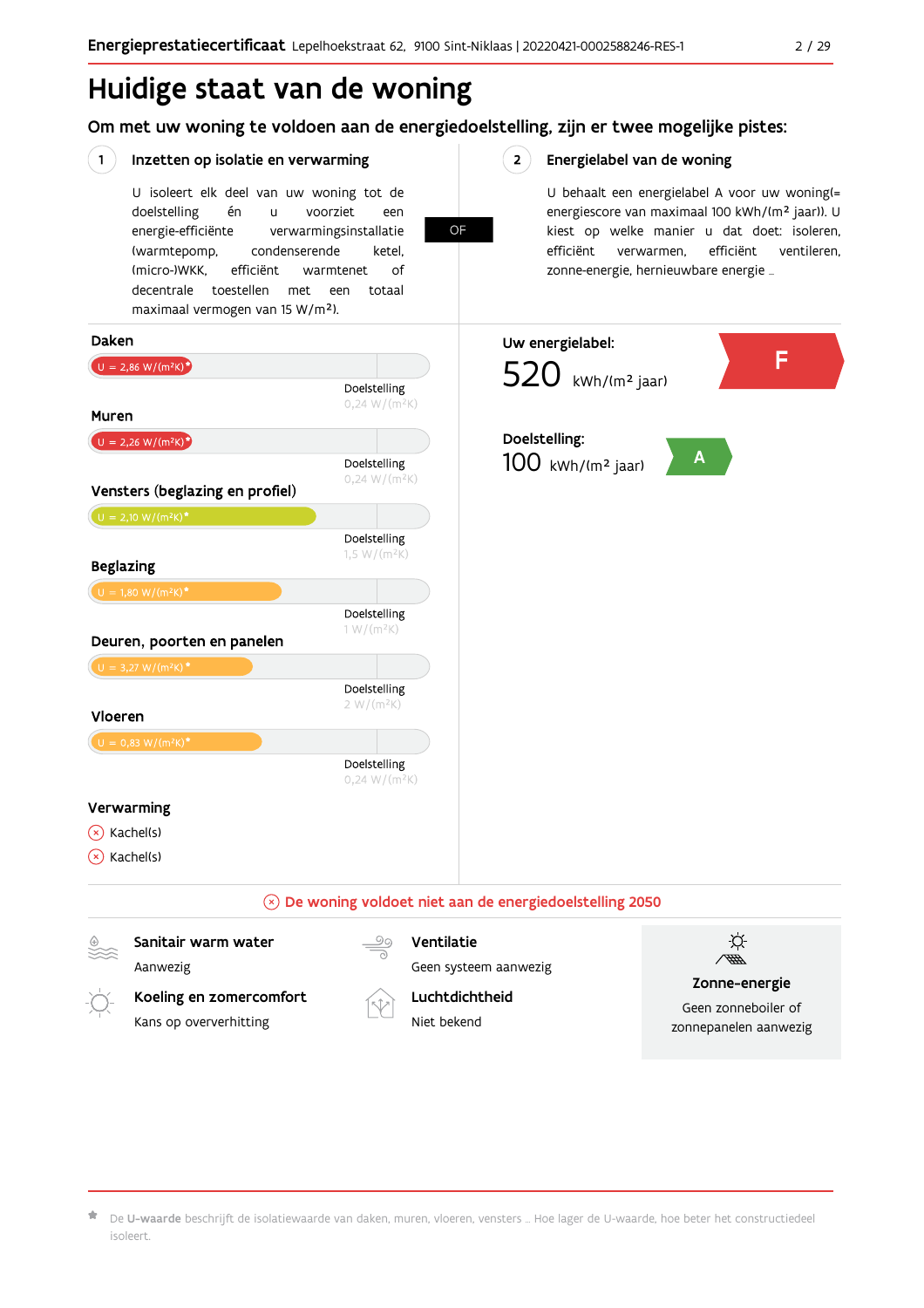## Overzicht aanbevelingen

In deze tabel vindt u aanbevelingen om uw woning energiezuiniger te maken. De aanbevelingen zijn gebaseerd op piste 1. Kunt u ze niet allemaal uitvoeren, dan helpen ze u ook om via piste 2 de doelstelling te halen. Vraag advies aan een specialist voordat u met de renovatiewerken start.

De volgorde in deze tabel is automatisch bepaald en is niet noodzakelijk de juiste volgorde om aan de slag te gaan. Het is louter een eerste indicatie op basis van de energieprestatie.



De prijsindicaties zijn automatisch berekend en kunnen door de energiedeskundige niet aangepast worden. De prijzen zijn bedoeld als indicatie van de gemiddelde marktprijs voor een bepaald type werk. Voor een concrete kostenraming moet u altijd beroep doen op een aannemer of architect. Meer informatie over wat wel en niet inbegrepen is vindt u op pagina 26.

| <b>HUIDIGE SITUATIE</b>                                                                                                                                                     | <b>AANBEVELING</b>                                                                                                                          | <b>GEMIDDELDE</b><br><b>PRIJSINDICATIE</b> |
|-----------------------------------------------------------------------------------------------------------------------------------------------------------------------------|---------------------------------------------------------------------------------------------------------------------------------------------|--------------------------------------------|
| Plafond<br>103 m <sup>2</sup> van het plafond is vermoedelijk niet<br>geïsoleerd.                                                                                           | Plaats isolatie in of onder het plafond<br>of plaats isolatie boven op het plafond.                                                         | € 14 500<br>€ 8 000 <sup>★</sup>           |
| <b>Vensters</b><br>3,6 m <sup>2</sup> van de vensters heeft enkele<br>beglazing. Dat is niet energiezuinig. Ook de<br>raamprofielen zijn thermisch weinig<br>performant.    | Vervang de vensters door nieuwe vensters € 4 000 <sup>*</sup><br>met hoogrendementsbeglazing en<br>energieperformante raamprofielen.        |                                            |
| Muur<br>136 m <sup>2</sup> van de muren is vermoedelijk niet<br>geïsoleerd.                                                                                                 | Plaats isolatie aan de binnenkant van de<br>muur<br>of plaats isolatie aan de buitenkant van de €41 500 <sup>*</sup><br>muur.               | € 27 000                                   |
| Vloer boven kelder of buiten<br>34 m <sup>2</sup> van de vloer is vermoedelijk niet<br>geïsoleerd.                                                                          | Plaats isolatie.                                                                                                                            | € 2 000                                    |
| <b>Vensters</b><br>0.6 m <sup>2</sup> van de vensters heeft dubbele<br>beglazing. Dat is weinig energiezuinig. Ook<br>de raamprofielen zijn thermisch weinig<br>performant. | Vervang de vensters door nieuwe vensters $\epsilon$ 500 <sup>*</sup><br>met hoogrendementsbeglazing en<br>energieperformante raamprofielen. |                                            |
| Deuren en poorten<br>2,1 m <sup>2</sup> van de deuren of poorten is<br>onvoldoende geïsoleerd.                                                                              | Vervang de weinig energiezuinige deuren<br>of poorten door een energiezuinig<br>alternatief met sterk isolerende profielen.                 | € 3 500 <sup>*</sup>                       |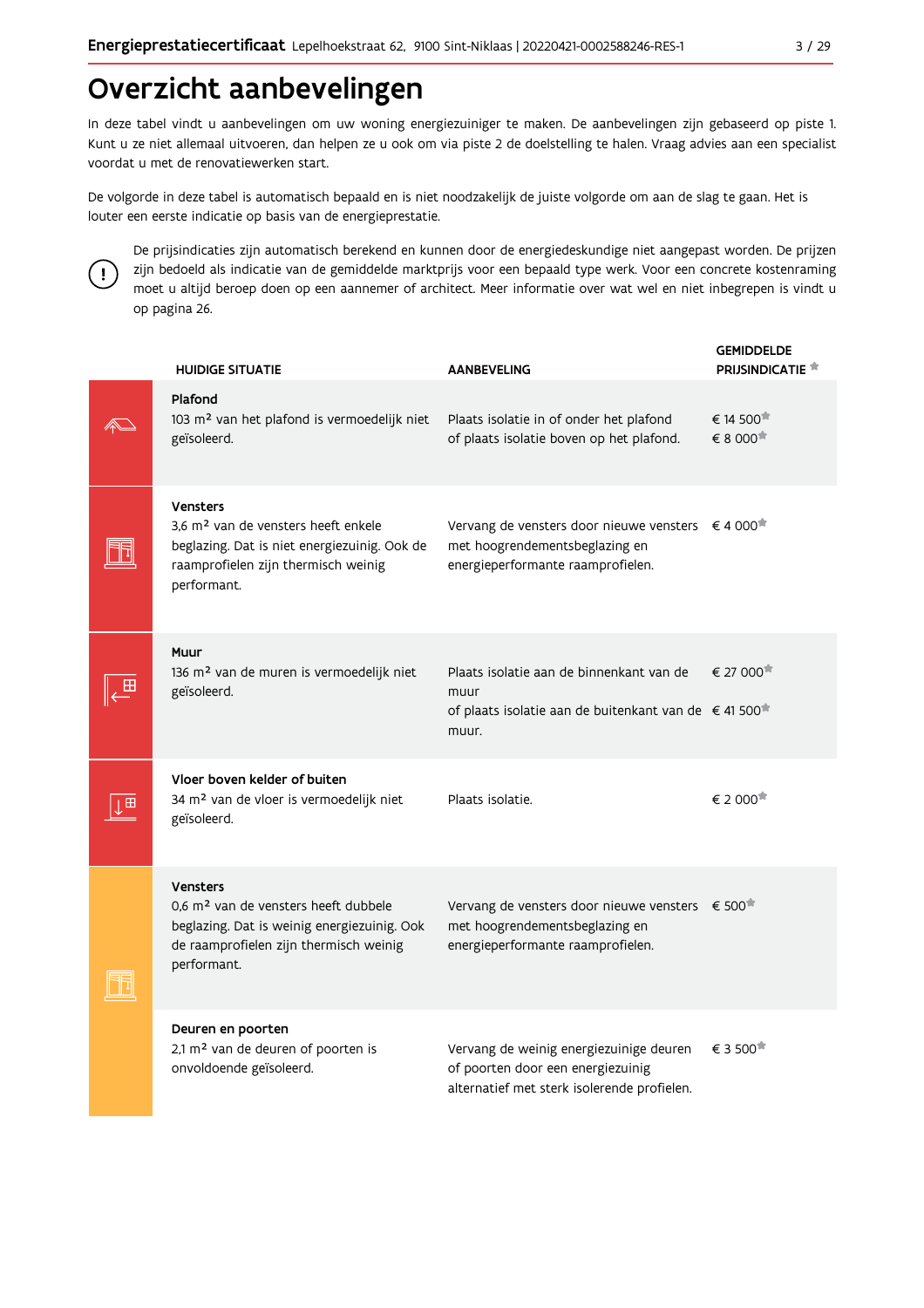| Verwarming<br>100% van de woning wordt verwarmd met<br>een (accumulerende) kachel.                                                                                                                                                                                                                                  | € 21 000<br>Vervang de kachel(s) door een lucht/water<br>$/$ € 32 000 <sup><math>#</math></sup><br>of bodem/water warmtepomp<br>€ 17 000<br>of een condenserende ketel. Plaats een<br>afgiftesysteem, bij voorkeur op lage<br>temperatuur.<br>Een condenserende ketel heeft een iets slechter rendement.<br>Gemiddeld gezien zal uw energiescore met een<br>condenserende ketel, na uitvoering van alle aanbevelingen,<br>een 20-tal kWh/(m <sup>2</sup> jaar) hoger liggen dan met een<br>warmtepomp. |  |  |  |  |  |  |  |
|---------------------------------------------------------------------------------------------------------------------------------------------------------------------------------------------------------------------------------------------------------------------------------------------------------------------|--------------------------------------------------------------------------------------------------------------------------------------------------------------------------------------------------------------------------------------------------------------------------------------------------------------------------------------------------------------------------------------------------------------------------------------------------------------------------------------------------------|--|--|--|--|--|--|--|
| Zonneboiler<br>Er is geen zonneboiler aanwezig.                                                                                                                                                                                                                                                                     | Volgens de zonnekaart is het dak geschikt<br>€ 5 000<br>voor 4,8 m <sup>2</sup> zonnecollectoren. Overweeg<br>de plaatsing van een zonneboiler.                                                                                                                                                                                                                                                                                                                                                        |  |  |  |  |  |  |  |
| Zonnepanelen<br>Er zijn geen zonnepanelen aanwezig.                                                                                                                                                                                                                                                                 | € 5 000<br>Volgens de zonnekaart is het dak geschikt<br>voor 20 m <sup>2</sup> zonnepanelen. Overweeg de<br>plaatsing van zonnepanelen.                                                                                                                                                                                                                                                                                                                                                                |  |  |  |  |  |  |  |
| <b>Vensters</b><br>24 m <sup>2</sup> van de vensters heeft<br>hoogrendementsbeglazing (geplaatst na<br>2000). Dat is redelijk energiezuinig, maar<br>voldoet nog niet aan de energiedoelstelling.                                                                                                                   | Als u de beglazing vervangt, zorg dan dat<br>deze voldoet aan de energiedoelstelling.                                                                                                                                                                                                                                                                                                                                                                                                                  |  |  |  |  |  |  |  |
| Deuren en poorten<br>1 m <sup>2</sup> van de deuren of poorten is<br>energiezuinig, maar voldoet nog niet aan de<br>energiedoelstelling                                                                                                                                                                             | Overweeg bij een grondige renovatie om<br>de deuren of poorten te vervangen.                                                                                                                                                                                                                                                                                                                                                                                                                           |  |  |  |  |  |  |  |
| Vloer op volle grond<br>68 m <sup>2</sup> van de vloer op volle grond isoleert<br>vermoedelijk redelijk goed. Bij vloeren op<br>volle grond kunnen de warmteverliezen<br>redelijk beperkt zijn, zelfs als er maar weinig<br>isolatie aanwezig is. Deze vloer voldoet<br>echter nog niet aan de energiedoelstelling. | Overweeg bij een grondige renovatie om<br>isolatie in de vloer te plaatsen.                                                                                                                                                                                                                                                                                                                                                                                                                            |  |  |  |  |  |  |  |
| • Energetisch helemaal niet in orde<br>• Energetisch niet in orde<br>• Zonne-energie<br>• Energetisch redelijk in orde                                                                                                                                                                                              |                                                                                                                                                                                                                                                                                                                                                                                                                                                                                                        |  |  |  |  |  |  |  |

\* Als er verschillende gangbare uitvoeringsmethodes zijn, worden de prijzen hiervan gescheiden door een schuine streep. Meer detailinformatie vindt u vanaf pagina 26.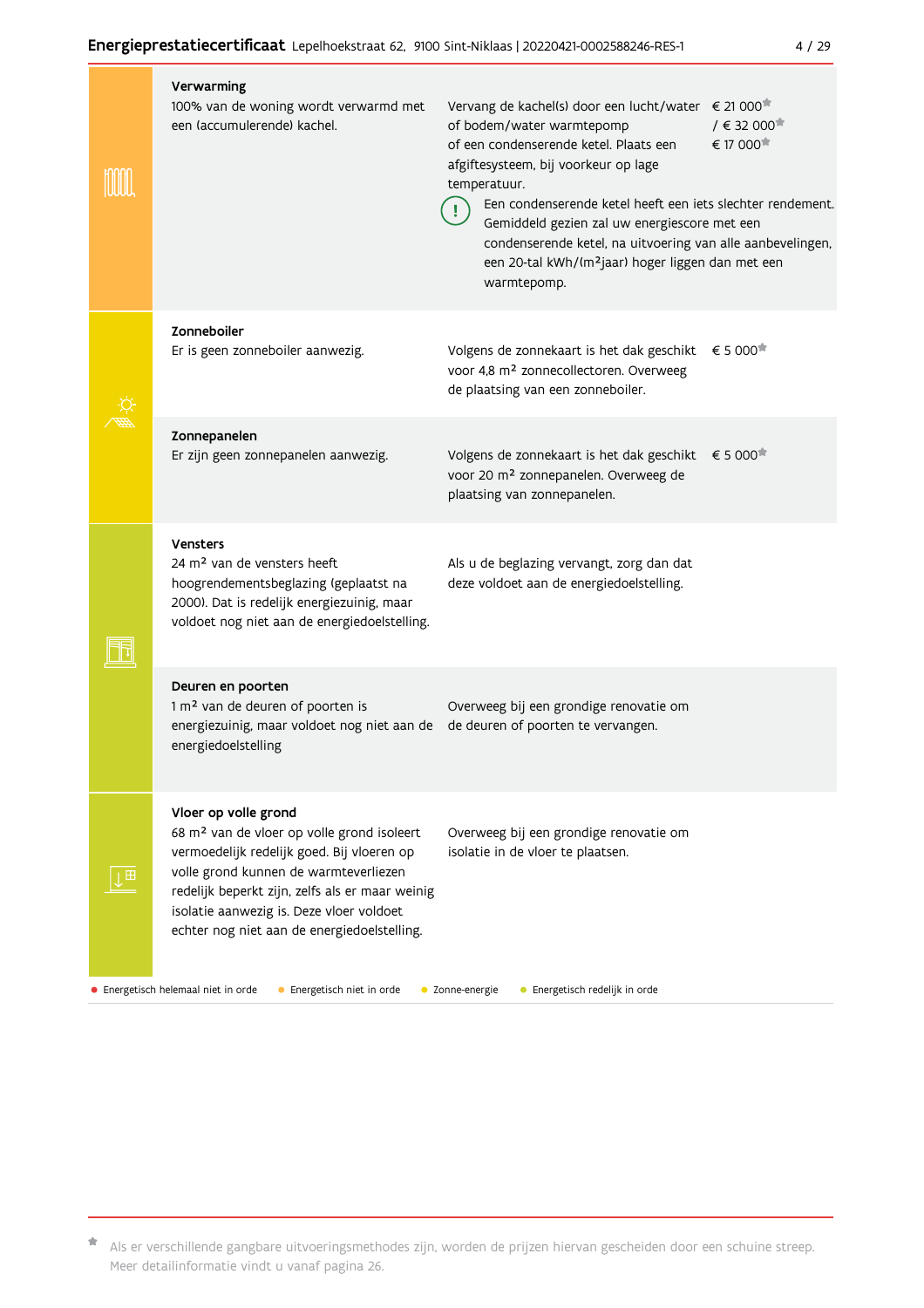### Energielabel na uitvoering van de aanbevelingen

Als u beslist om uw woning stapsgewijs te renoveren in de hierboven gesuggereerde volgorde, geeft de onderstaande energieschaal een overzicht van waar uw woning zich na elke stap zal bevinden op de energieschaal. Verandert u de volgorde, dan verandert ook de impact van elke maatregel. Dat kan hier niet weergegeven worden.



## Aandachtspunten

Hou rekening met de volgende aspecten als u uw woning energiezuinig en comfortabeler wilt maken.

Luchtdichtheid: De luchtdichtheid van uw woning is niet gemeten. Een goede luchtdichtheid is nodig om de warmte niet via spleten en kieren te laten ontsnappen. Let er bij de renovatie op dat de werken luchtdicht uitgevoerd worden. U kunt nadien de luchtdichtheid laten meten om eventueel overblijvende lekken op te sporen en uw energielabel mogelijk nog te verbeteren.



Koeling en zomercomfort: Uw woning heeft kans op oververhitting. Overweeg buitenzonwering om de zon zoveel mogelijk buiten te houden tijdens de zomer. Vermijd de plaatsing van een koelinstallatie, want die verbruikt veel energie.

Sanitair warm water: Uw woning beschikt niet over een zonneboiler. Overweeg de plaatsing van een zonneboiler of warmtepompboiler. Daarmee kunt u energie besparen.

### Let op!

 $(\bot)$ 

(r.t

De aanbevelingen, aandachtspunten en eventuele prijsindicaties op het energieprestatiecertificaat worden standaard gegenereerd op de wijze die de Vlaamse overheid heeft vastgelegd. Laat u bijstaan door een specialist om op basis van de aanbevelingen en aandachtspunten een concreet renovatieplan op te stellen. De energiedeskundige is niet aansprakelijk voor de eventuele schade die ontstaat bij het uitvoeren van de standaard gegenereerde aanbevelingen of aandachtspunten.

#### Meer informatie?

warmteterugwinning.

- Voor meer informatie over het energieprestatiecertificaat, gebruiksgedrag, woningkwaliteit ... kunt u terecht op www.energiesparen.be.
- Meer informatie over uw woning vindt u op uw persoonlijke woningpas. Surf naar woningpas.vlaanderen.be om uw woningpas te bekijken.
- Meer informatie over beter renoveren vindt u op www.energiesparen.be/ikbenoveer.

Gegevens energiedeskundige: **GEOFFREY DE RYCKE** Conseco 9100 Sint-Niklaas EP14063

#### **Premies**

Informatie over energiewinsten, subsidies of andere financiële voordelen vindt u op www.energiesparen.be.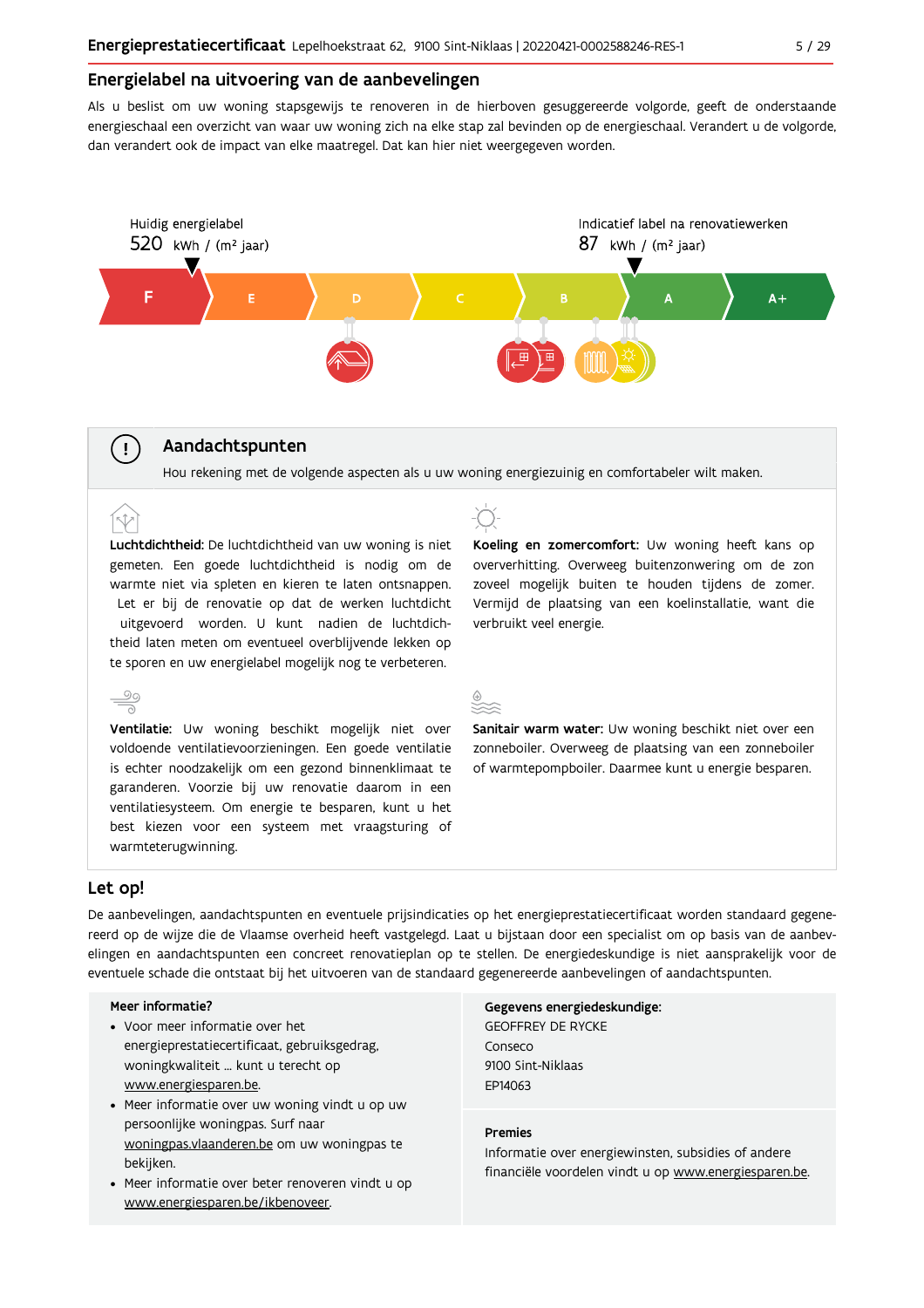## Energieprestatiecertificaat (EPC) in detail

Elk gebouw bestaat uit verschillende onderdelen die met elkaar verbonden zijn. Als u renoveert, kunt u het best al rekening houden met de werken die u later nog gaat uitvoeren.

Dit deel van het energieprestatiecertificaat gaat dieper in op de aanbevelingen van uw woning. Samen met uw architect of andere vakman kunt u op basis hiervan een renovatieplan opstellen.

### Inhoudstafel

| Daken.                            | 8   |
|-----------------------------------|-----|
| Vensters en deuren.               | 10  |
| Muren.                            | 14  |
| Vloeren                           | 17  |
| Ruimteverwarming                  | .19 |
| Installaties voor zonne-energie.  | 22  |
| Overige installaties              | 24  |
| Bewijsstukken gebruikt in dit EPC | 25  |
| Toelichting prijsindicaties       | 26  |
|                                   |     |

#### 10 goede redenen om nu al te BENOveren

BENOveren is BEter reNOveren dan gebruikelijk is, met hogere ambities op het vlak van energieprestaties, goed gepland en met deskundig advies, zodat ook latere renovatiestappen haalbaar blijven (zie ook www.energiesparen.be/ikbenoveer). Een geBENOveerde woning biedt veel voordelen:

- 1. Een lagere energiefactuur 2. Meer comfort 3. Een gezonder binnenklimaat 4. Esthetische meerwaarde 5. Financiële meerwaarde 03 6. Nodig voor ons klimaat  $\begin{picture}(180,10) \put(0,0){\line(1,0){10}} \put(10,0){\line(1,0){10}} \put(10,0){\line(1,0){10}} \put(10,0){\line(1,0){10}} \put(10,0){\line(1,0){10}} \put(10,0){\line(1,0){10}} \put(10,0){\line(1,0){10}} \put(10,0){\line(1,0){10}} \put(10,0){\line(1,0){10}} \put(10,0){\line(1,0){10}} \put(10,0){\line(1,0){10}} \put(10,0){\line($ 7. Uw woning is klaar voor uw oude dag 8. Minder onderhoud 9. Vandaag al haalbaar
	- 10. De overheid betaalt mee

#### Renoveren of slopen: let op voor asbest!

Asbest is een schadelijke stof die nog regelmatig aanwezig is in gebouwen. In veel gevallen kunnen asbesttoepassingen op een eenvoudige en vooral veilige manier verwijderd worden. Deze werken en eventuele bijhorende kosten zijn niet inbegrepen in het EPC. Voor meer informatie over (het herkennen van) asbest en asbestverwijdering kunt u terecht op www.ovam.be.

#### Hoe wordt het EPC opgemaakt?

De eigenschappen van uw woning zijn door de energiedeskundige ingevoerd in software die door de Vlaamse overheid is opgelegd. De energiedeskundige mag zich alleen baseren op zijn vaststellingen tijdens het plaatsbezoek en op bewijsstukken die voldoen aan de voorwaarden die de Vlaamse overheid heeft opgelegd. Op basis van de invoergegevens berekent de software het energielabel en genereert automatisch aanbevelingen en eventueel ook prijsindicaties. Bij onbekende invoergegevens gaat de software uit van veronderstellingen, onder meer op basis van het (ver)bouw- of fabricagejaar. Om zeker te zijn van de werkelijke samenstelling van uw muur, dak of vloer kunt u ervoor kiezen om verder (destructief) onderzoek uit te voeren (losschroeven stopcontact, gaatje boren in een voeg, binnenafwerking tijdelijk verwijderen ...).

Voor meer informatie over de werkwijze, de bewijsstukken en de voorwaarden kunt u terecht op www.energiesparen.be.

De bewijsstukken die gebruikt zijn voor dit EPC, kan u terugvinden op pagina 25.

### Slopen?

Voor oudere woningen of woningen in slechte staat, is het soms interessant om het gebouw te slopen en opnieuw te beginnen. Als u sloop overweegt, kunt u voor meer informatie terecht op www.energiesparen.be.

#### **Energiedoelstelling 2050**

De energiedoelstelling van de Vlaamse Regering is om tegen 2050 alle woningen en appartementen in Vlaanderen minstens even energiezuinig te maken als een energetisch performante nieuwbouwwoning van 2017.

Ten tijde van de opmaak van dit EPC is het nog niet verplicht om aan die energiedoelstelling te voldoen. Denk echter vooruit! Hou nu al zo veel mogelijk rekening met die energiedoelstelling en streef zelfs naar beter.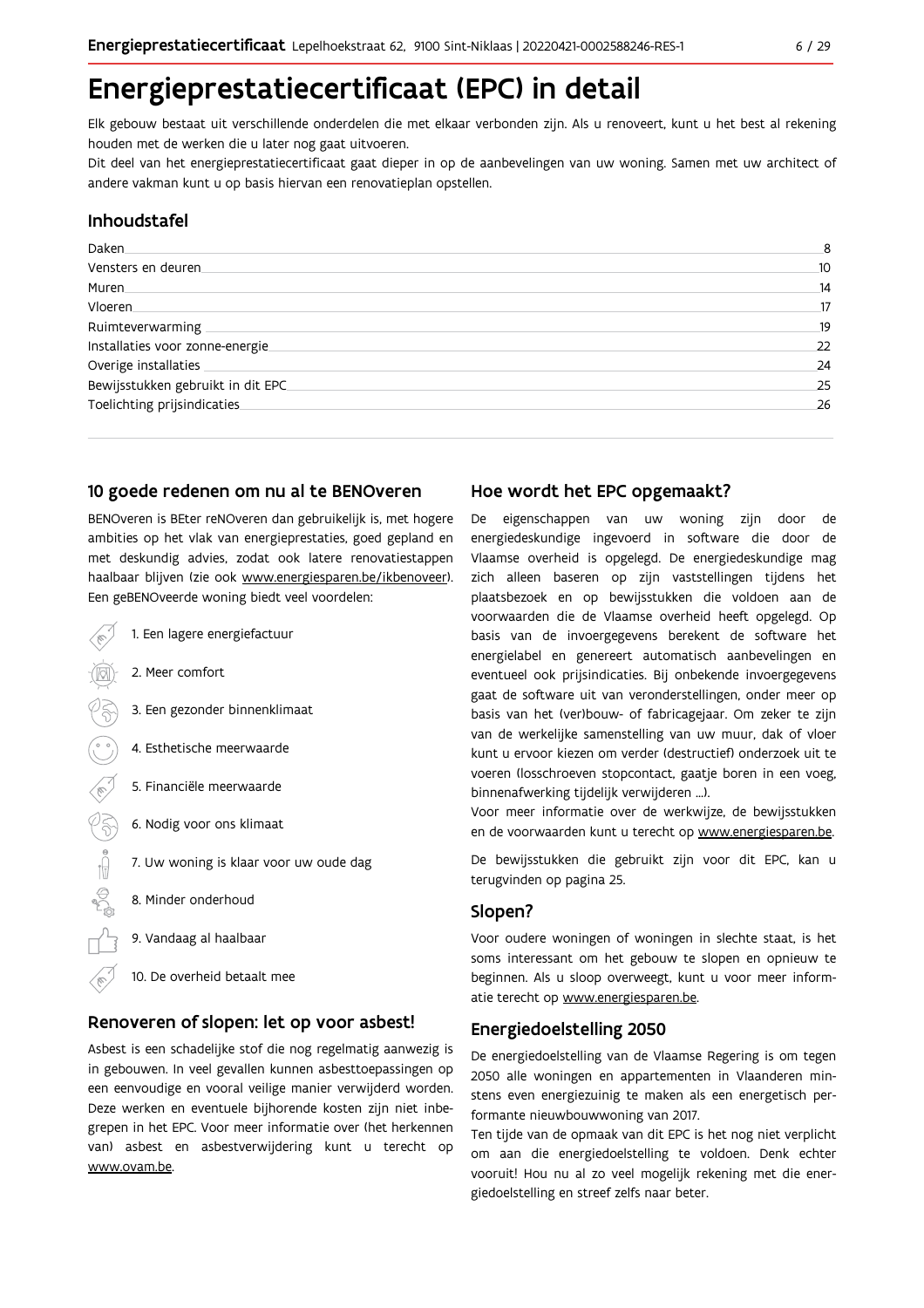## Algemene gegevens

| Gebouw id / Gebouweenheid id                                | 9956389 / 9967534      |
|-------------------------------------------------------------|------------------------|
| Datum plaatsbezoek                                          | 21/04/2022             |
| Referentiejaar bouw                                         | 1951                   |
| Beschermd volume (m <sup>3</sup> )                          | 547                    |
| Ruimten niet opgenomen in het beschermd volume              | zolder en kelder       |
| Bruikbare vloeroppervlakte (m <sup>2</sup> )                | 180                    |
| Verliesoppervlakte (m <sup>2</sup> )                        | 372                    |
| Infiltratiedebiet $(m^3/(m^2h))$                            | Onbekend               |
| Thermische massa                                            | Half zwaar/matig zwaar |
| Open haard(en) voor hout aanwezig                           | <b>Neen</b>            |
| Niet-residentiële bestemming                                | Geen                   |
| Berekende energiescore (kWh/(m <sup>2</sup> jaar))          | 520                    |
| Karakteristiek jaarlijks primair energieverbruik (kWh/jaar) | 93.419                 |
| CO <sub>2</sub> -emissie (kg/jaar)                          | 18.514                 |
| <b>Indicatief S-peil</b>                                    | 171                    |
| Gemiddelde U-waarde gebouwschil (W/(m <sup>2</sup> K))      | 2,03                   |
| Gemiddeld installatierendement verwarming (%)               | 63                     |

## Verklarende woordenlijst

| beschermd volume                                    | Het volume van alle ruimten die men wenst te beschermen tegen warmteverlies naar<br>buiten, de grond en aangrenzende onverwarmde ruimten.                                                                                                                                 |
|-----------------------------------------------------|---------------------------------------------------------------------------------------------------------------------------------------------------------------------------------------------------------------------------------------------------------------------------|
| bruikbare vloeroppervlakte                          | De vloeroppervlakte binnen het beschermd volume die beloopbaar en toegankelijk is.                                                                                                                                                                                        |
| U-waarde                                            | De U-waarde beschrijft de isolatiewaarde van daken, muren, vensters  Hoe lager de<br>U-waarde, hoe beter de constructie isoleert.                                                                                                                                         |
| R-waarde                                            | De warmteweerstand van een materiaallaag. Hoe groter de R-waarde, hoe beter de<br>materiaallaag isoleert.                                                                                                                                                                 |
| lambdawaarde                                        | De warmtegeleidbaarheid van een materiaal. Hoe lager de lambdawaarde, hoe beter<br>het materiaal isoleert.                                                                                                                                                                |
| karakteristiek jaarlijks primair<br>energieverbruik | De berekende hoeveelheid primaire energie die gedurende één jaar nodig is voor de<br>verwarming, de aanmaak van sanitair warm water, de ventilatie en de koeling van een<br>woning. Eventuele bijdragen van zonneboilers en zonnepanelen worden in mindering<br>gebracht. |
| berekende energiescore                              | Een maat voor de totale energieprestatie van een woning. De berekende energiescore<br>is gelijk aan het karakteristiek jaarlijks primair energieverbuik, gedeeld door de<br>bruikbare vloeroppervlakte.                                                                   |
| S-peil                                              | Een maat voor de energieprestatie van de gebouwschil van een woning. Het S-peil<br>houdt rekening met de isolatie, de luchtdichtheid, de oriëntatie, de zonnewinsten en<br>de vormefficiëntie. Hoe lager het S-peil, hoe energie-efficiënter de gebouwschil.              |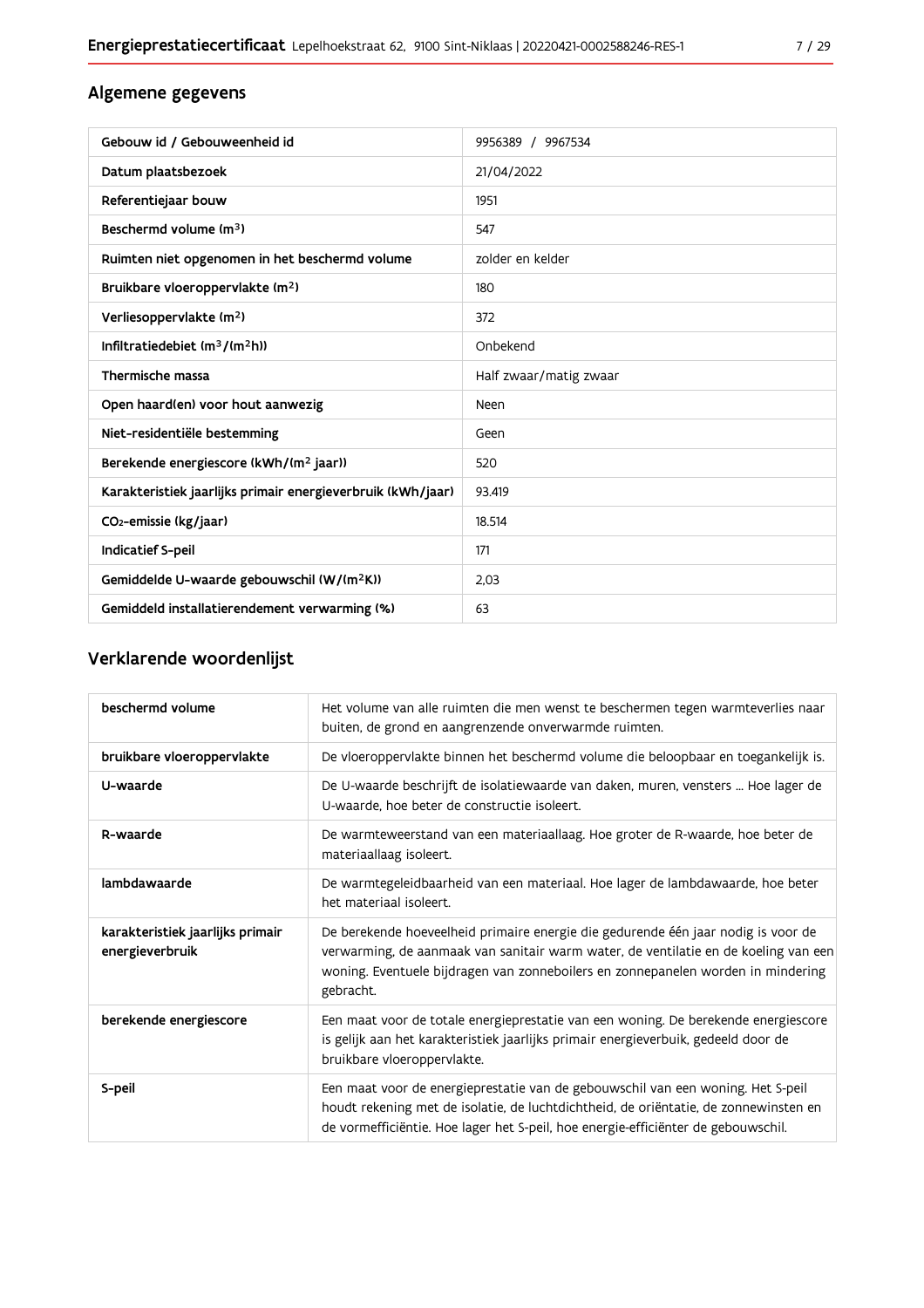## Daken



#### Plafond

103 m<sup>2</sup> van het plafond is vermoedelijk niet geïsoleerd.

€ 14 500<sup>★</sup> Plaats isolatie in of onder het plafond of plaats isolatie boven op het plafond. € 8 000

Bij de renovatie van uw dak kunt u het best streven naar een U-waarde van maximaal 0,24 W/(m<sup>2</sup>K). Dat komt overeen met een isolatielaag van ongeveer 14 cm minerale wol of XPS ( $\lambda_a$  = 0,035 W/(m.K)) of 12 cm PUR ( $\lambda_a$  = 0,027 W/(m.K)). Als u de isolatie van uw platte of hellende dak tussen een houten dakstructuur plaatst, moet u de isolatiedikte verhogen tot minstens 22 cm minerale wol.

Hoogstwaarschijnlijk renoveert u uw dak(en) maar één keer grondig. Isoleer daarom meteen maximaal. De energiedoelstelling van 0,24 W/(m<sup>2</sup>K) vormt de basis, maar u kunt altijd streven naar beter.

#### Denk vooruit! J.

- · Isoleert u eerst uw dak en dan uw muren? Verleng dan nu al de dakoversteken zodat de buitenmuurisolatie luchtdicht en zonder koudebrug op de dakisolatie kan aansluiten. Plaats ook de regenwaterafvoer zodanig dat er nog plaats genoeg is om buitenmuurisolatie te plaatsen.
- · Wordt het platte dak een stuk dikker door de isolatie? Hou er dan rekening mee dat u ook de dakgoten, brandmuurtjes, dakranden, gevels ... moet verhogen.
- Bent u van plan een ventilatiesysteem, zonneboiler of zonnepanelen te plaatsen? Hou dan nu al rekening met de nodige leidingdoorvoeren of dakverstevigingen.
- · Denk bij de renovatie van uw dak aan functies die u later nog wilt toevoegen (bijvoorbeeld een zolderkamer wordt bureau) en zorg nu al voor voldoende daglicht door bijvoorbeeld dakvlakvensters te integreren in uw dak.

## Een plafond isoleren

Als de ruimte onder uw hellende dak onverwarmd blijft of ontoegankelijk is, kunt u beter het plafond isoleren. Zo bespaart u dubbel: op uw energiefactuur, maar ook op het isolatiemateriaal en de plaatsing. U kunt de isolatie boven op de vloerplaat plaatsen.

Bij een vloeropbouw met houten elementen kunt u de isolatie tussen de balken aanbrengen. Als de zolder wordt gebruikt, moet u een loopvloer plaatsen. Isoleer goed rond het trapgat en voorzie in isolatie in het zolderluik.

## Pas op!

- · Zorg steeds dat de isolatie wind- en luchtdicht geplaatst wordt. Anders gaat een groot deel van het isolatie-effect teniet.
- · Het extra gewicht op de bestaande constructie van het dak heeft mogelijk een impact op de draagkracht en stabiliteit van het dak, de gevels en de fundering.
- · Door het isoleren van het dak gaat de luchtdichtheid van uw woning er op vooruit en kan de luchtverversing niet meer gebeuren via spleten en kieren. Voorzie dus een ventilatiesysteem om uw woning te ventileren. Dat is niet enkel essentieel om vochtproblemen te vermijden, maar ook voor uw gezondheid en uw comfort.

Laat u bijstaan door een architect, aannemer of vakman voor deskundig advies en een goede uitvoering van de werken.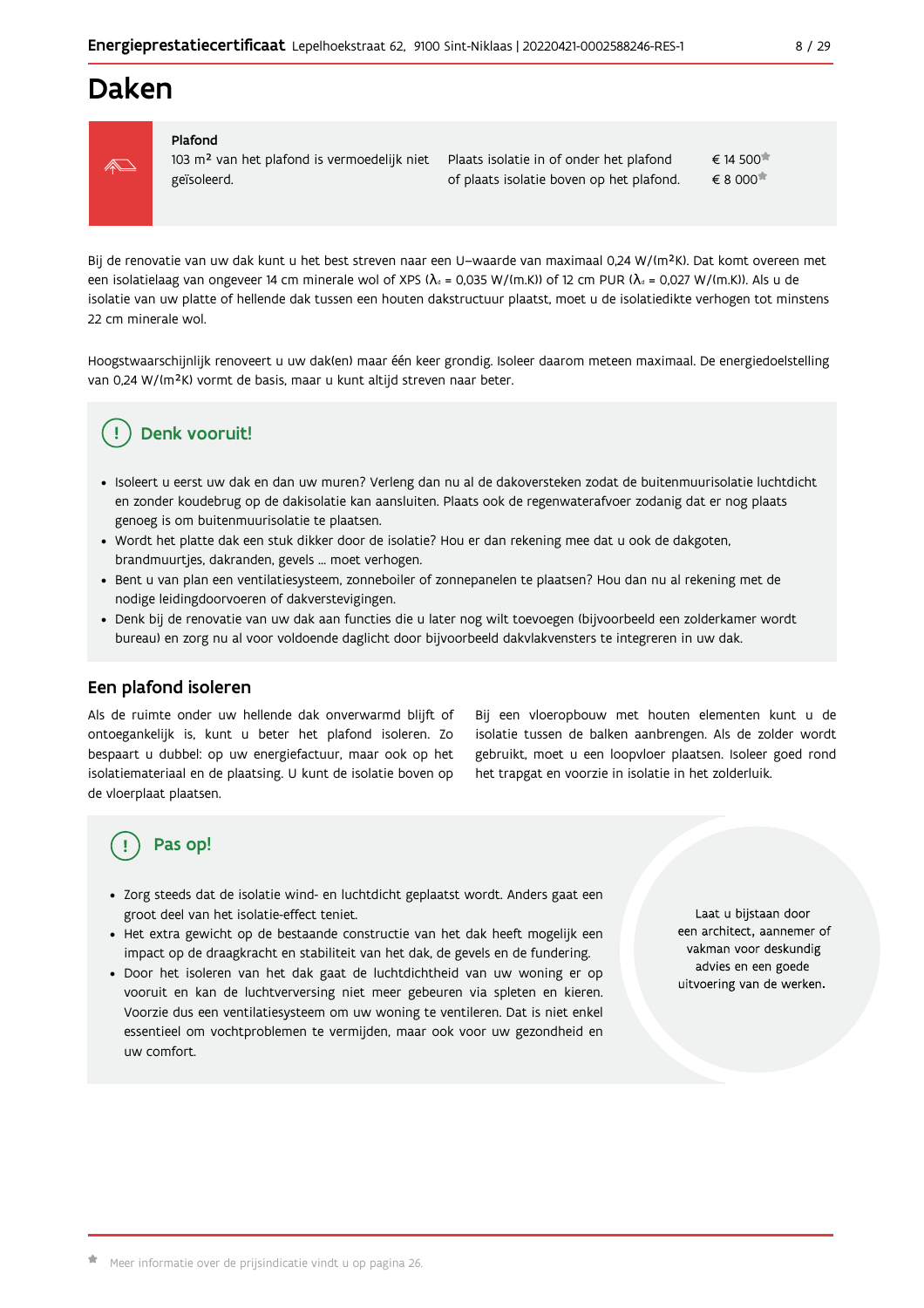## Technische fiche daken

De energiedeskundige heeft de onderstaande gegevens ingevoerd. Bezorg die gegevens aan uw vakman.



### Legende

a dak niet in riet of cellenbeton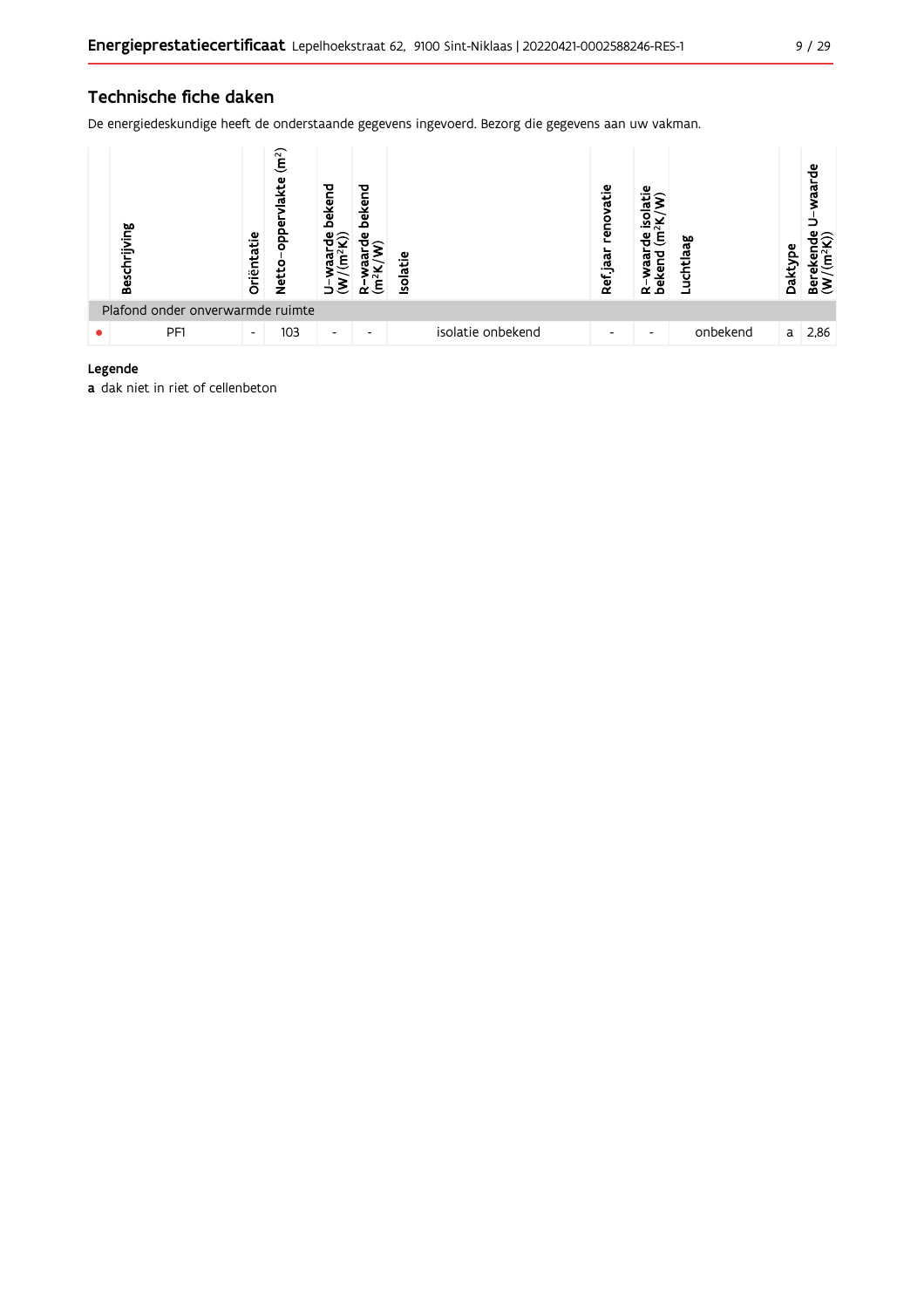## Vensters en deuren

| <b>Vensters</b><br>3,6 m <sup>2</sup> van de vensters heeft enkele<br>beglazing. Dat is niet energiezuinig. Ook de<br>raamprofielen zijn thermisch weinig<br>performant.                   | Vervang de vensters door nieuwe vensters $\epsilon$ 4 000 <sup>*</sup><br>met hoogrendementsbeglazing en<br>energieperformante raamprofielen. |         |
|--------------------------------------------------------------------------------------------------------------------------------------------------------------------------------------------|-----------------------------------------------------------------------------------------------------------------------------------------------|---------|
| Vensters<br>0,6 m <sup>2</sup> van de vensters heeft dubbele<br>beglazing. Dat is weinig energiezuinig. Ook<br>de raamprofielen zijn thermisch weinig<br>performant.                       | Vervang de vensters door nieuwe vensters € 500 <sup>*</sup><br>met hoogrendementsbeglazing en<br>energieperformante raamprofielen.            |         |
| Deuren en poorten<br>2,1 m <sup>2</sup> van de deuren of poorten is<br>onvoldoende geïsoleerd.                                                                                             | Vervang de weinig energiezuinige deuren<br>of poorten door een energiezuinig<br>alternatief met sterk isolerende profielen.                   | € 3 500 |
| Vensters<br>24 m <sup>2</sup> van de vensters heeft<br>hoogrendementsbeglazing (geplaatst na<br>2000). Dat is redelijk energiezuinig, maar<br>voldoet nog niet aan de energiedoelstelling. | Als u de beglazing vervangt, zorg dan dat<br>deze voldoet aan de energiedoelstelling.                                                         |         |
| Deuren en poorten<br>1 m <sup>2</sup> van de deuren of poorten is<br>energiezuinig, maar voldoet nog niet aan de<br>energiedoelstelling                                                    | Overweeg bij een grondige renovatie om<br>de deuren of poorten te vervangen.                                                                  |         |

De kwaliteit van zowel de beglazing als de profielen bepaalt de energieprestatie van uw vensters. Kies altijd voor dubbele hoogrendementsbeglazing of drievoudige beglazing met een U-waarde van maximaal 1,0 W/(m<sup>2</sup>K). Bij de renovatie van vensters kunt u het best streven naar een U-waarde van maximaal 1,5 W/(m<sup>2</sup>K) voor de vensters (glas + profielen). Naast de vensters in de gevel verdienen ook dakvlakvensters, koepels, lichtstraten, polycarbonaatplaten en glasbouwstenen de nodige aandacht.

Bij de vervanging van uw deuren, poorten of panelen kunt u het best streven naar een U-waarde van maximaal 2 W/(m<sup>2</sup>K). Kies daarom voor een deur of poort met sterk isolerende profielen en panelen. Als de deur glas bevat, kunt u het best kiezen voor dubbele hoogrendementsbeglazing of drievoudige beglazing met een U-waarde van maximaal 1,0 W/(m<sup>2</sup>K).

Hoogstwaarschijnlijk vervangt u uw buitenschrijnwerk maar één keer. Kies daarom meteen voor de meest energie-efficiënte oplossing.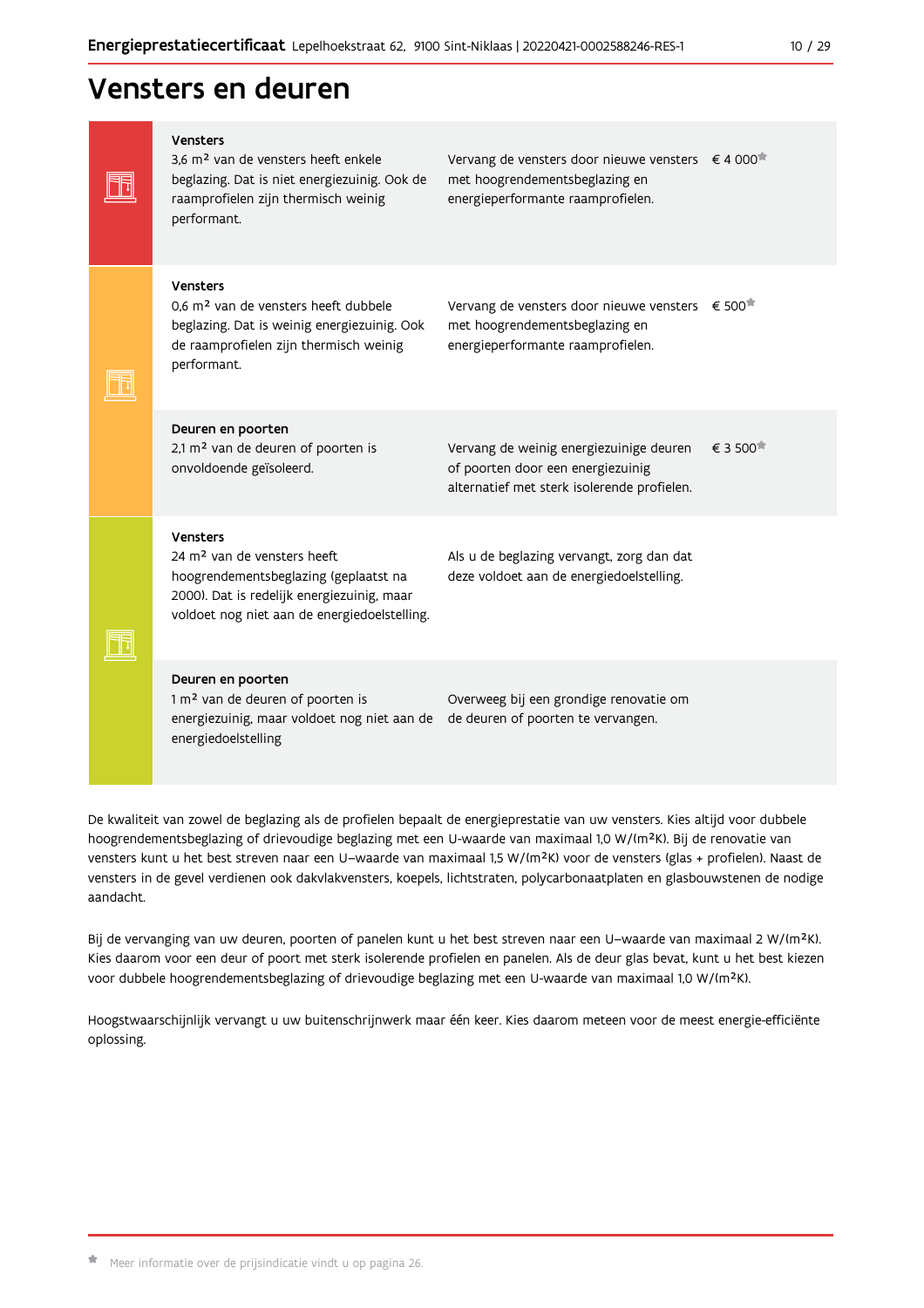## Denk vooruit!

- · Vervangt u eerst uw buitenschrijnwerk en isoleert u pas nadien uw gevels? Zorg er nu al voor dat de buitenmuurisolatie zonder koudebruggen op de profielen van uw vensters en deuren zal kunnen aansluiten. Zo vermijdt u condensatie en schimmelvorming in uw woning.
- Bent u van plan om ventilatie te plaatsen met natuurlijke toevoer, eventueel in combinatie met mechanische afvoer? Bouw dan nu al ventilatieroosters in de vensters in.
- · Bent u van plan geautomatiseerde buitenzonwering te plaatsen? Breng dan nu al de nodige bekabeling aan.

### Vensters vervangen

Het venster (glas + profielen) in zijn geheel vervangen is op energetisch vlak de beste oplossing. Als het om bepaalde redenen (esthetisch, bouwkundige regelgeving ...) niet mogelijk of gewenst is om het volledige venster te vervangen, vervang dan minstens het glas of plaats een dubbel raam of voorzetglas. Besteed altijd voldoende aandacht aan een luchtdichte plaatsing van het buitenschrijnwerk.

Beschikt u nog over oude rolluikkasten? Vervang ze door geïsoleerde luchtdichte kasten.

#### Deuren, poorten of panelen vervangen

Zorg ervoor dat deuren, poorten of panelen luchtdicht geplaatst worden. Een luchtdichte buitendeur is aan vier kanten uitgerust met een goede dichting. Aan de onderkant van de deur wordt daarvoor vaak gebruikgemaakt van een zogenaamde valdorpel. Dat is een automatisch tochtprofiel dat onzichtbaar in de onderkant van de deur is ingewerkt. Door een mechanisme gaat de valdorpel automatisch naar beneden als de deur dichtgaat en komt hij naar omhoog als de deur geopend wordt.

## Pas op!

· Dankzij de vervanging van het buitenschrijnwerk gaat de luchtdichtheid van uw woning er sterk op vooruit en kan de luchtverversing niet meer gebeuren via spleten en kieren. Voorzie dus een ventilatiesysteem om uw woning te ventileren. Dat is niet enkel essentieel om vochtproblemen te vermijden, maar ook voor uw gezondheid en uw comfort.

Laat u bijstaan door een architect, aannemer of vakman voor deskundig advies en een goede uitvoering van de werken.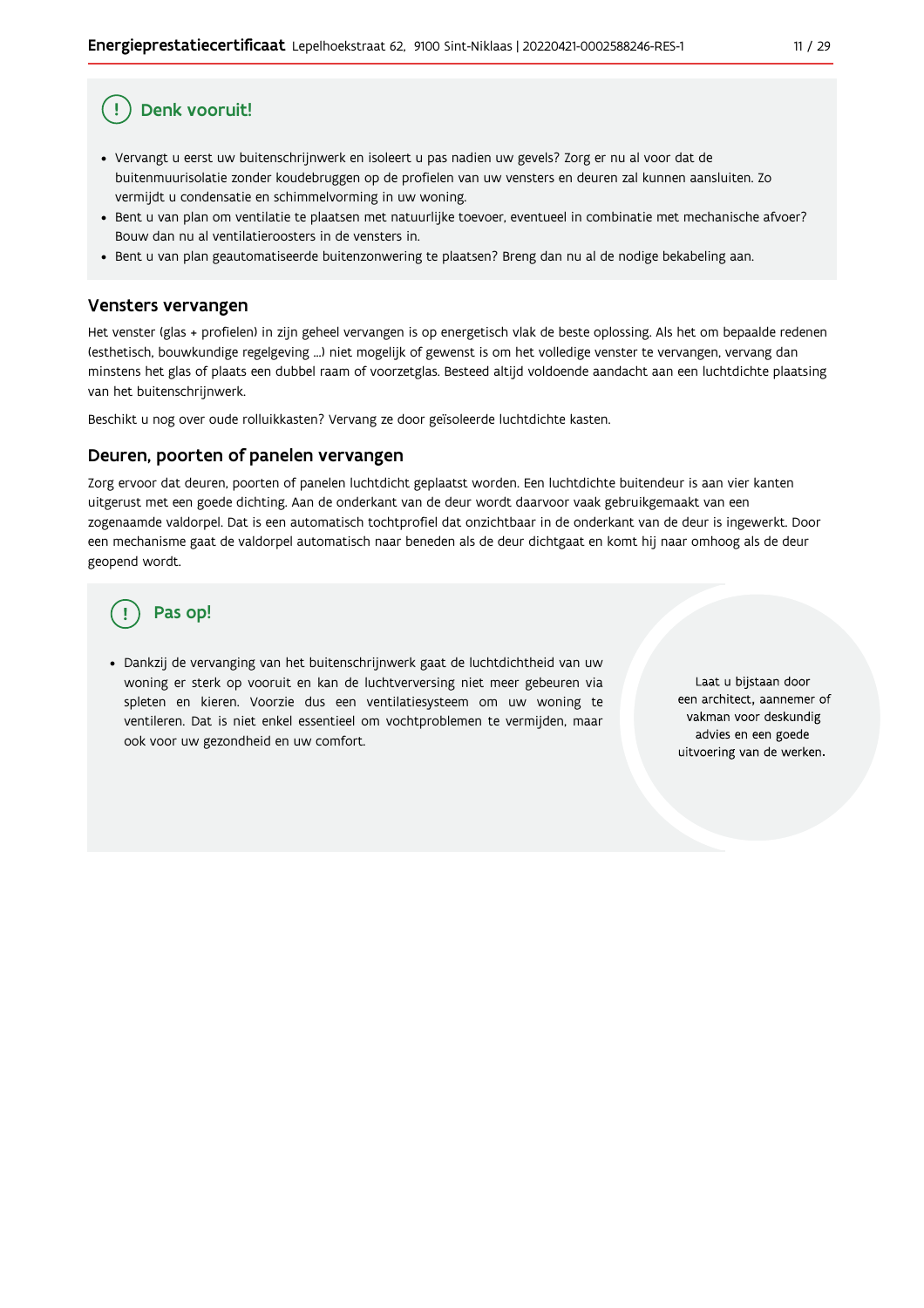### Technische fiche van de vensters

De energiedeskundige heeft de onderstaande gegevens ingevoerd. Bezorg die gegevens aan uw vakman.

|           | Beschrijving    | Oriëntatie | Helling   | Oppervlakte (m <sup>2</sup> ) | bekend<br>$U$ –waarde l $(W/(m^2K))$ | <b>Beglazing</b> | Buitenzonwering          | Profiel    | Berekende U-waarde<br>(W/(m <sup>2</sup> K)) |
|-----------|-----------------|------------|-----------|-------------------------------|--------------------------------------|------------------|--------------------------|------------|----------------------------------------------|
|           | In voorgevel    |            |           |                               |                                      |                  |                          |            |                                              |
|           | VG1-GL2         | $\circ$    | verticaal | 2,2                           | $\overline{\phantom{a}}$             | HR-glas b        | $\overline{a}$           | kunst>2000 | 1,82                                         |
| $\bullet$ | VG1-GL1         | O          | verticaal | 8,3                           | $\overline{\phantom{a}}$             | HR-glas b        | $\overline{\phantom{a}}$ | kunst>2000 | 1,82                                         |
| $\bullet$ | VG1-GL3         | $\circ$    | verticaal | 1,1                           | $\overline{\phantom{a}}$             | HR-glas b        | $\overline{\phantom{a}}$ | kunst>2000 | 1.82                                         |
|           | In achtergevel  |            |           |                               |                                      |                  |                          |            |                                              |
| ٠         | AG2-GL3         | W          | verticaal | 0,6                           | $\overline{\phantom{a}}$             | dubbel glas      |                          | kunst 1?k  | 2,41                                         |
| ٠         | AG2-GL2         | W          | verticaal | 1,5                           | $\overline{\phantom{a}}$             | enkel glas       | $\overline{\phantom{a}}$ | hout       | 3,40                                         |
| ۰         | AG2-GL1         | W          | verticaal | 1,1                           | $\overline{\phantom{a}}$             | enkel glas       | $\overline{\phantom{a}}$ | hout       | 3,40                                         |
| $\bullet$ | AG1-GL1         | W          | verticaal | 1                             | $\overline{\phantom{a}}$             | enkel glas       | $\overline{a}$           | hout       | 5,08                                         |
|           | In rechtergevel |            |           |                               |                                      |                  |                          |            |                                              |
|           | RG1-GL5         | N          | verticaal | 2,3                           | $\overline{\phantom{a}}$             | HR-glas b        | $\overline{\phantom{a}}$ | kunst>2000 | 1,82                                         |
| $\bullet$ | RG1-GL4         | N          | verticaal | 2,1                           | $\overline{\phantom{a}}$             | HR-glas b        | $\overline{a}$           | kunst>2000 | 1,82                                         |
| $\bullet$ | RG1-GL1         | N          | verticaal | 1                             | $\overline{\phantom{a}}$             | HR-glas b        | $\overline{\phantom{a}}$ | kunst>2000 | 1,82                                         |
| $\bullet$ | RG1-GL2         | N          | verticaal | 3,4                           | $\overline{\phantom{a}}$             | HR-glas b        |                          | kunst>2000 | 1,82                                         |
| $\bullet$ | RG1-GL3         | N          | verticaal | 3,4                           | $\overline{\phantom{a}}$             | HR-glas b        | $\overline{\phantom{a}}$ | kunst>2000 | 1,82                                         |
|           |                 |            |           |                               |                                      |                  |                          |            |                                              |

#### Legende glastypes

kunst>2000

| HR-glas b            | Hoogrendementsglas bouwjaar $\ge$ =<br>2000 | enkel glas | Enkelvoudige beglazing |
|----------------------|---------------------------------------------|------------|------------------------|
| dubbel glas          | Gewone dubbele beglazing                    |            |                        |
| Legende profieltypes |                                             |            |                        |
| kunst 1?k            | Kunststof profiel, 1 kamer of geen          | hout       | Houten profiel         |
|                      | informatie                                  |            |                        |

Kunststof profiel, 2 of meer kamers

 $\geq$  2000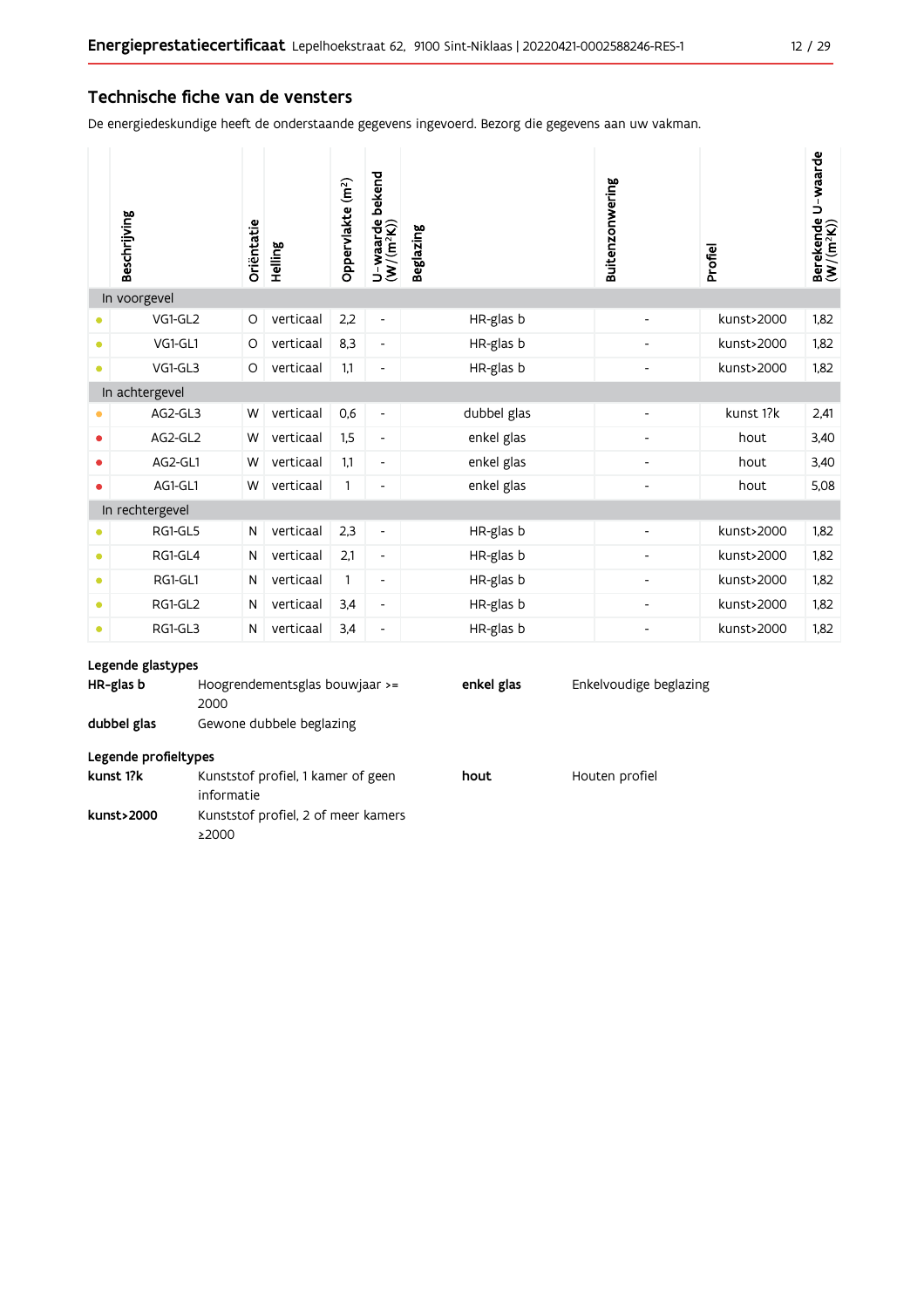## Technische fiche van de deuren, poorten en panelen

De energiedeskundige heeft de onderstaande gegevens ingevoerd. Bezorg die gegevens aan uw vakman.



#### Legende deur/paneeltypes

**b** deur/paneel niet in metaal

#### Legende profieltypes

hout Houten profiel

kunst>2000

Kunststof profiel, 2 of meer kamers ≥2000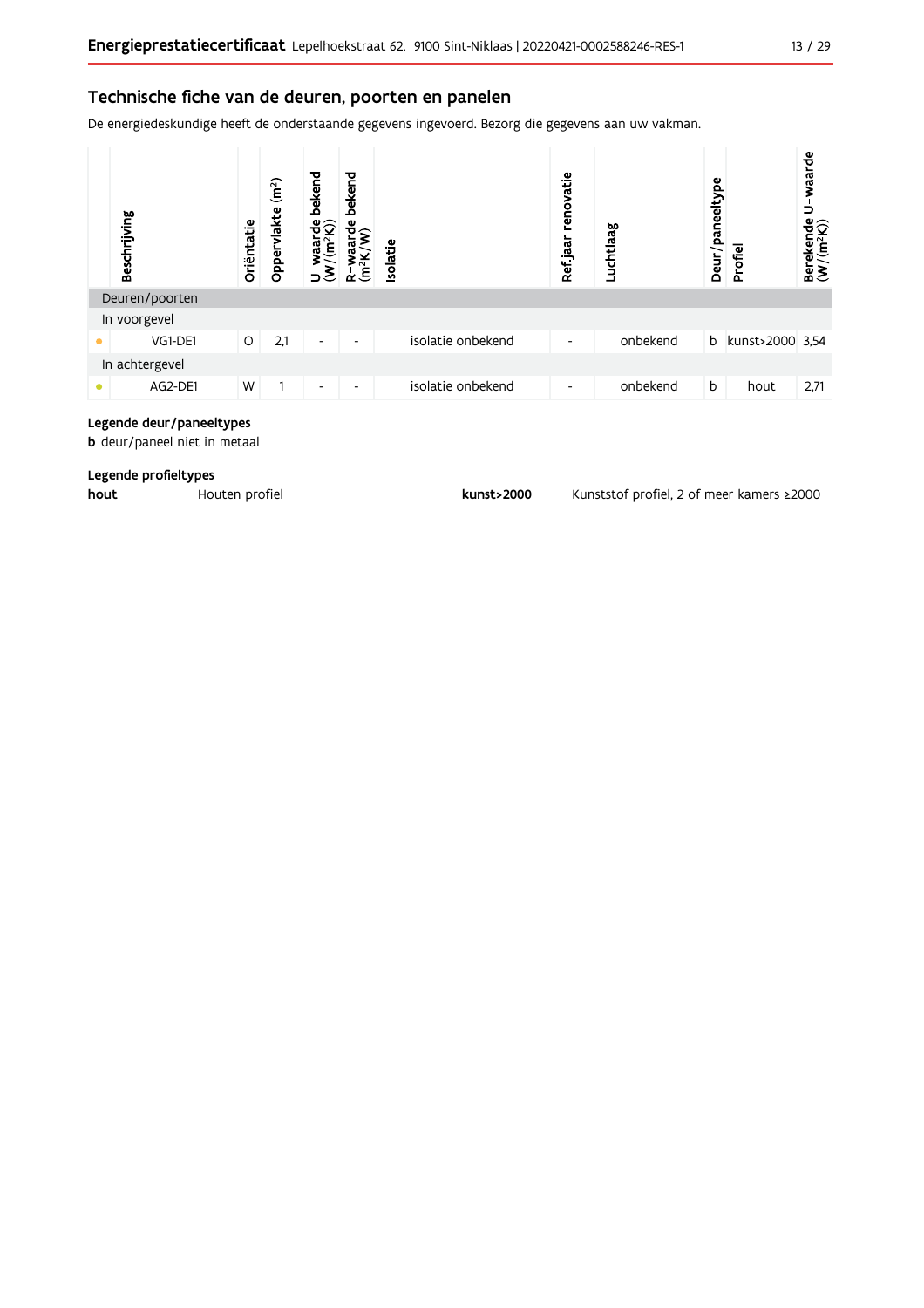## **Muren**



#### Muur 136 m<sup>2</sup> van de muren is vermoedelijk niet geïsoleerd.

| Plaats isolatie aan de binnenkant van de                         | € 27 000 |
|------------------------------------------------------------------|----------|
| muur                                                             |          |
| of plaats isolatie aan de buitenkant van de €41 500 <sup>*</sup> |          |
| muur.                                                            |          |

Bij de isolatie van de muren kunt u het best streven naar een U-waarde van maximaal 0,24 W/(m<sup>2</sup>K). Dat komt overeen met een isolatielaag van ongeveer 14 cm minerale wol, EPS of XPS ( $\lambda_a$  = 0,035 W/(mK)) of 10 cm PUR of PIR ( $\lambda_a$  = 0,023 W/(mK)). Als u de isolatie tussen regelwerk plaatst, breng dan minstens 6 cm extra isolatie aan.

Hoogstwaarschijnlijk renoveert u uw muren maar één keer grondig. Isoleer daarom meteen maximaal. De energiedoelstelling van 0,24 W/(m<sup>2</sup>K) vormt de basis, maar u kunt altijd streven naar beter.

#### Pas op! Ţ

- · De warmteverliezen worden niet alleen beperkt door goed te isoleren, maar ook door luchtlekken te vermijden. Besteed voldoende aandacht aan het luchtdicht aansluiten van de muurisolatie op vensters en deuren, de vloer en het dak.
- · Door het isoleren van de muren gaat de luchtdichtheid van uw woning er op vooruit en kan de luchtverversing niet meer gebeuren via spleten en kieren. Voorzie dus een ventilatiesysteem om uw woning te ventileren. Dat is niet enkel essentieel om vochtproblemen te vermijden, maar ook voor uw gezondheid en uw comfort.

Laat u bijstaan door een architect, aannemer of vakman voor deskundig advies en een goede uitvoering van de werken.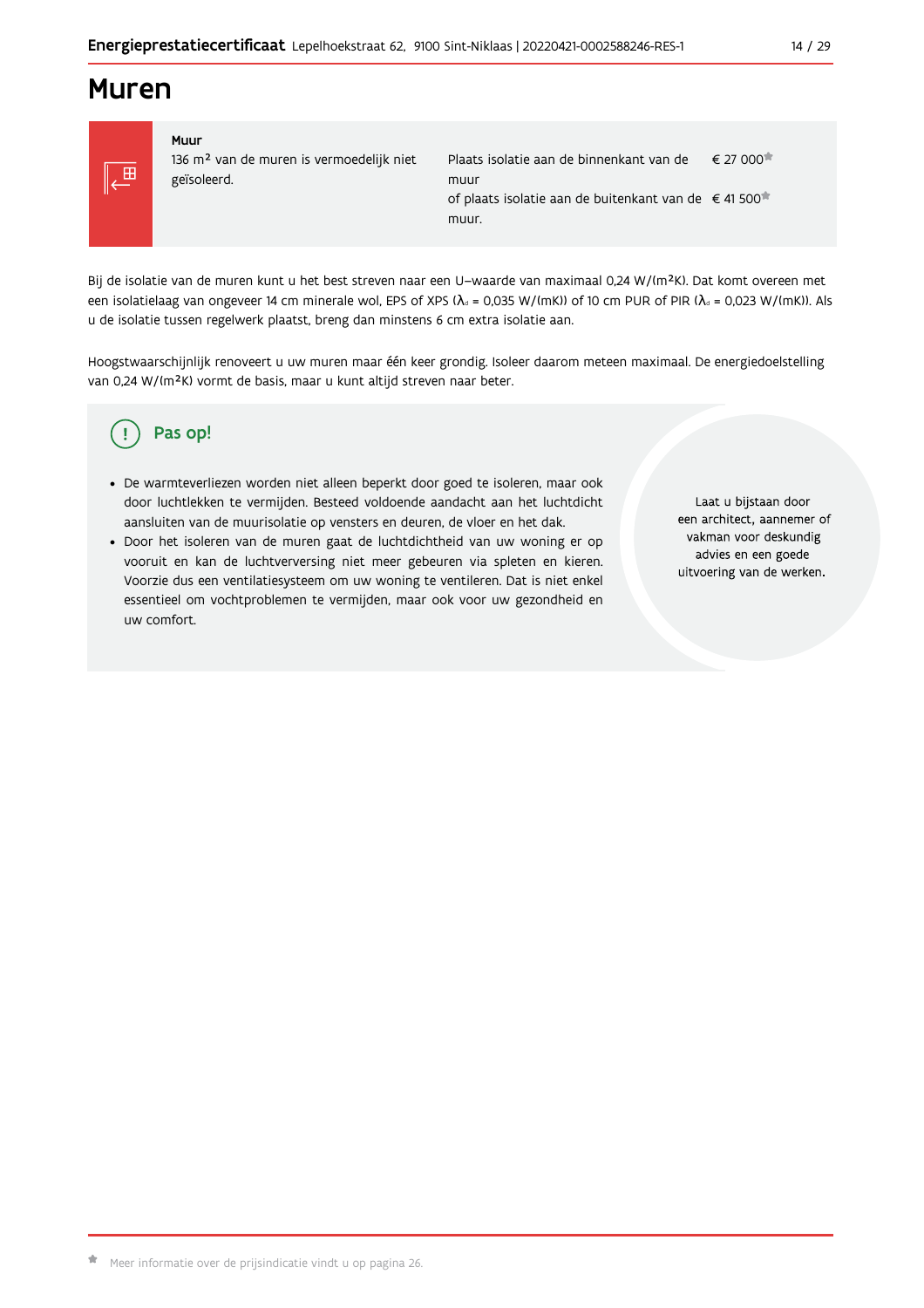## Methodes om buitenmuren te isoleren

Er bestaan een aantal methodes om muren te isoleren. U kunt die methodes combineren om de energiedoelstelling van 0,24 W/(m<sup>2</sup>K) te halen.

## Muren aan de buitenkant isoleren

Dat kan door een extra buitenmuur met een geïsoleerde spouw op te trekken of door isolatiemateriaal aan te brengen met daarop een bepleistering of een nieuwe gevelbekleding.



1. Buitenmuur | 2. Isolatie | 3. Vochtscherm | 4. Afwerkingslaag | 5. Stijl- en regelwerk (optioneel)

## $\bigoplus$

- Bouwfysisch veruit de beste oplossing.
- Koudebruggen worden weggewerkt.
- · Nieuw uitzicht van de woning.

## $\odot$

### • Vrij dure oplossing.

- · Niet toepasbaar bij beschermde of siergevels.
- Soms is een stedenbouwkundige vergunning vereist.

## Denk vooruit!

- · Nadien uw dak isoleren? Zorg nu al dat de dakisolatie zal kunnen aansluiten op de muurisolatie.
- · Vernieuw eerst vensters en deuren (indien nodig), zodat de buitenisolatie hierop kan aansluiten.
- Hou nu al rekening met later te plaatsen zonwering.

## Muren aan de binnenkant isoleren

Isolatieplaten kunnen rechtstreeks op de bestaande muur bevestigd worden of een structuur in hout of metaal kan opgevuld worden met isolatie ('voorzetwandsysteem'). Binnenisolatie is een delicaat werk. Vraag advies aan een vakman of laat het uitvoeren door een gecertificeerd aannemer



1. Buitengevel | 2. Isolatie | 3. Dampscherm | 4. Binnenafwerking | 5. Stijl- en regelwerk (optioneel)

## $\bigoplus$

- Relatief eenvoudig zelf uit te voeren.
- Geen invloed op het uitzicht van de woning.

## ⊝

- Bouwfysisch de meest delicate oplossing.
- · De binnenruimte verkleint en stopcontacten, leidingen en radiatoren moeten worden verplaatst.

## Denk vooruit!

- Vernieuw eerst vensters en deuren (indien nodig), zodat de binnenisolatie hierop kan aansluiten.
- · Breng eventueel wandverstevigingen aan om later kaders en kasten te kunnen ophangen.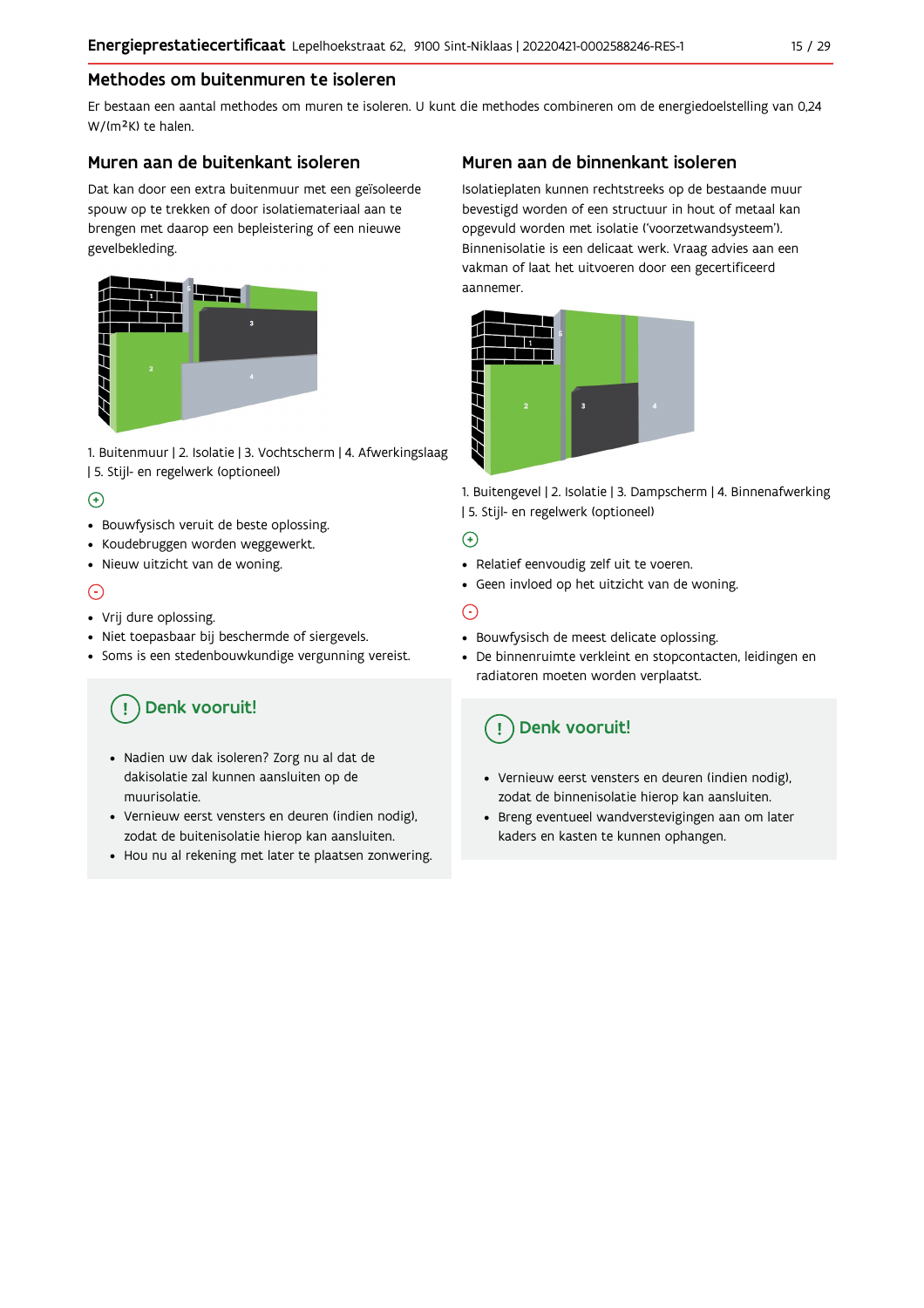## Technische fiche van de muren

De energiedeskundige heeft de onderstaande gegevens ingevoerd. Bezorg die gegevens aan uw vakman.

| Beschrijving                           | Oriëntatie | Netto-oppervlakte (m <sup>2</sup> ) | Diepte onder maaiveld (m) | U-waarde bekend (W/(m <sup>2</sup> K)) | R-waarde bekend (m <sup>2</sup> K/W) | <b>Isolatie</b> |                   | Ref.jaar renovatie       | Luchtlaag | Muurtype | U-waarde<br>Berekende l<br>(W/(m <sup>2</sup> K)) |
|----------------------------------------|------------|-------------------------------------|---------------------------|----------------------------------------|--------------------------------------|-----------------|-------------------|--------------------------|-----------|----------|---------------------------------------------------|
| Buitenmuur                             |            |                                     |                           |                                        |                                      |                 |                   |                          |           |          |                                                   |
| Voorgevel                              |            |                                     |                           |                                        |                                      |                 |                   |                          |           |          |                                                   |
| VG1                                    | $\circ$    | 38                                  |                           |                                        |                                      |                 | isolatie onbekend | ٠                        | onbekend  | a        | 2,33                                              |
| Achtergevel                            |            |                                     |                           |                                        |                                      |                 |                   |                          |           |          |                                                   |
| AG1                                    | W          | 23                                  |                           |                                        |                                      |                 | isolatie onbekend | $\overline{\phantom{a}}$ | onbekend  | a        | 2,33                                              |
| Rechtergevel                           |            |                                     |                           |                                        |                                      |                 |                   |                          |           |          |                                                   |
| RG1                                    | N          | 52                                  |                           |                                        |                                      |                 | isolatie onbekend | $\overline{\phantom{a}}$ | onbekend  | a        | 2,33                                              |
| Muur in contact met onverwarmde ruimte |            |                                     |                           |                                        |                                      |                 |                   |                          |           |          |                                                   |
| Achtergevel                            |            |                                     |                           |                                        |                                      |                 |                   |                          |           |          |                                                   |
| AG <sub>2</sub>                        | W          | 23                                  | $\overline{a}$            |                                        |                                      |                 | isolatie onbekend | $\overline{\phantom{a}}$ | onbekend  | a        | 1,92                                              |
| Muur in contact met verwarmde ruimte   |            |                                     |                           |                                        |                                      |                 |                   |                          |           |          |                                                   |
| Linkergevel                            |            |                                     |                           |                                        |                                      |                 |                   |                          |           |          |                                                   |
| LG1                                    | Z          | 64                                  | $\overline{\phantom{a}}$  | $\overline{\phantom{a}}$               | $\overline{\phantom{a}}$             |                 | isolatie onbekend | $\overline{\phantom{a}}$ | onbekend  | a        | 1,92                                              |

#### Legende

a muur niet in isolerende snelbouwsteen of cellenbeton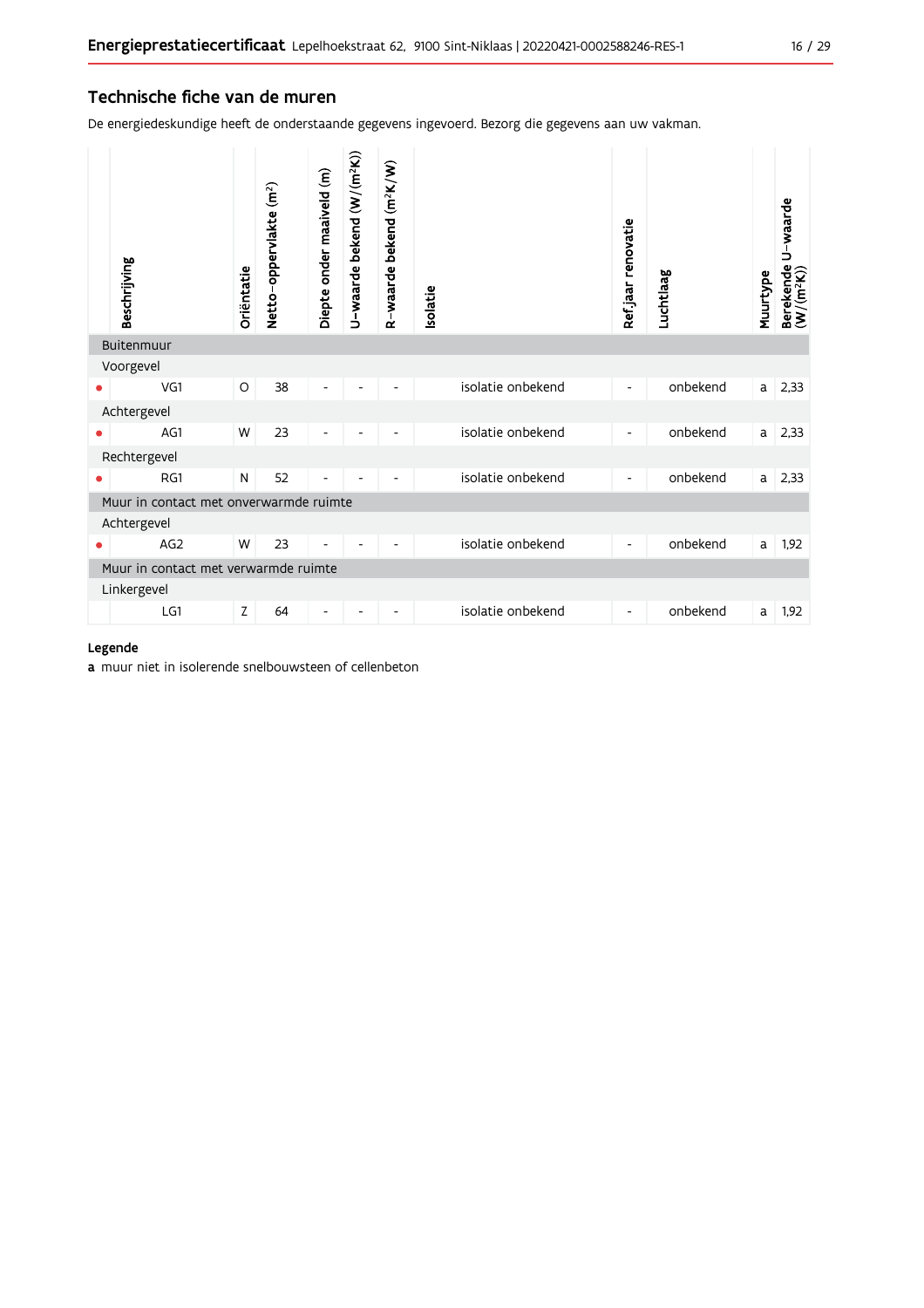## Vloeren

IT

|⊥⊞

Vloer boven kelder of buiten 34 m<sup>2</sup> van de vloer is vermoedelijk niet geïsoleerd.

Plaats isolatie.

€ 2 000<sup>★</sup>

#### Vloer op volle grond

68 m<sup>2</sup> van de vloer op volle grond isoleert vermoedelijk redelijk goed. Bij vloeren op volle grond kunnen de warmteverliezen redelijk beperkt zijn, zelfs als er maar weinig isolatie aanwezig is. Deze vloer voldoet echter nog niet aan de energiedoelstelling.

Overweeg bij een grondige renovatie om isolatie in de vloer te plaatsen.

Bij de isolatie van uw vloeren kunt u het best streven naar een U-waarde van maximaal 0,24 W/(m<sup>2</sup>K). Bij een vloer boven een kelder komt dat overeen met een isolatielaag van ongeveer 10 cm minerale wol ( $\lambda_d$  = 0,040 W/(mK)) of 7 cm gespoten PUR of PIR ( $\lambda_0$  = 0,030 W/(mK)). Omdat de warmteverliezen naar de grond beperkt zijn, hoeft de isolatielaag in vloeren op volle grond iets minder dik te zijn.

Hoogstwaarschijnlijk renoveert u uw vloer(en) maar één keer grondig. Isoleer daarom meteen maximaal. De energiedoelstelling van 0,24 W/(m<sup>2</sup>K) vormt de basis, maar u kunt altijd streven naar beter.

## Een vloer boven (kruip)kelder, onverwarmde ruimte of buitenomgeving isoleren

De isolatie wordt aan de onderkant van uw vloer aangebracht, op voorwaarde dat de kelder toegankelijk en minstens 50 cm hoog is. Keldermuren onderbreken de vloerisolatie en zorgen voor koudebruggen. Dat kunt u oplossen door de keldermuren ter plaatse van de aansluiting met de vloerisolatie ook met isolatie in te pakken. Hebt u een kruipkelder? Vraag dan steeds advies aan een specialist, want kruipkelders isoleren is niet eenvoudig en kan bouwfysisch delicaat zijn.

## Een vloer op volle grond isoleren

Om het niveau van uw vloer te kunnen behouden wordt de vloerbedekking, dekvloer en draagvloer afgebroken en wordt de nodige grond uitgegraven. Let daarbij wel op dat uw funderingen diep genoeg zitten. De isolatie wordt op een nieuwe betonplaat aangebracht en afgewerkt met een nieuwe dekyloer en nieuwe vloerbedekking.

Als het geen probleem is dat uw vloer verhoogt, dan is enkel de afbraak van de dekvloer en de vloerbedekking nodig. De isolatie wordt dan op de behouden draagvloer aangebracht en afgewerkt met een nieuwe dekvloer en vloerbedekking. Controleer hierbij altijd of de draagkracht van uw bestaande vloer voldoende groot is.

Denk vooruit!

· Isoleert u eerst uw vloeren en dan uw muren? Hou dan nu al rekening met de aansluiting van de muurisolatie die u later gaat plaatsen. Zo kunt u koudebruggen vermijden.

#### Denk vooruit! ្ម

- · Nadien uw muren isoleren? Zorg nu al dat de muurisolatie zal kunnen aansluiten op de vloerisolatie. Zo vermijdt u koudebruggen.
- Nadien uw installatie voor ruimteverwarming vervangen? Overweeg dan nu al om vloerverwarming te plaatsen.
- · Denk bij de renovatie van uw vloer al aan de installaties die u later wilt aanpassen. Plaats eventueel wachtbuizen voor technieken (bv. elektriciteitsleidingen) die u later nog wilt toevoegen.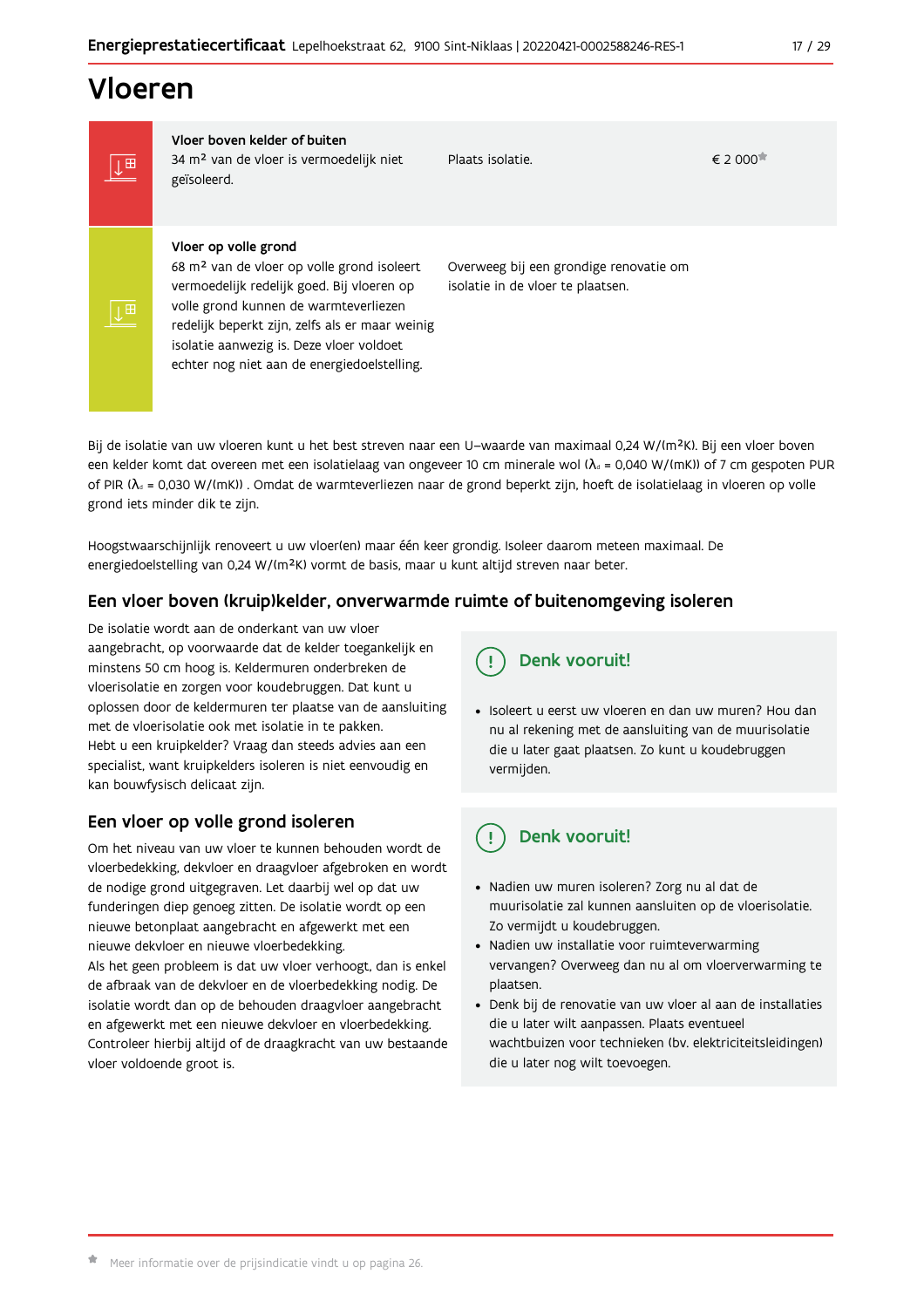

## Technische fiche van de vloeren

De energiedeskundige heeft de onderstaande gegevens ingevoerd. Bezorg die gegevens aan uw vakman.



#### Legende

a vloer niet in cellenbeton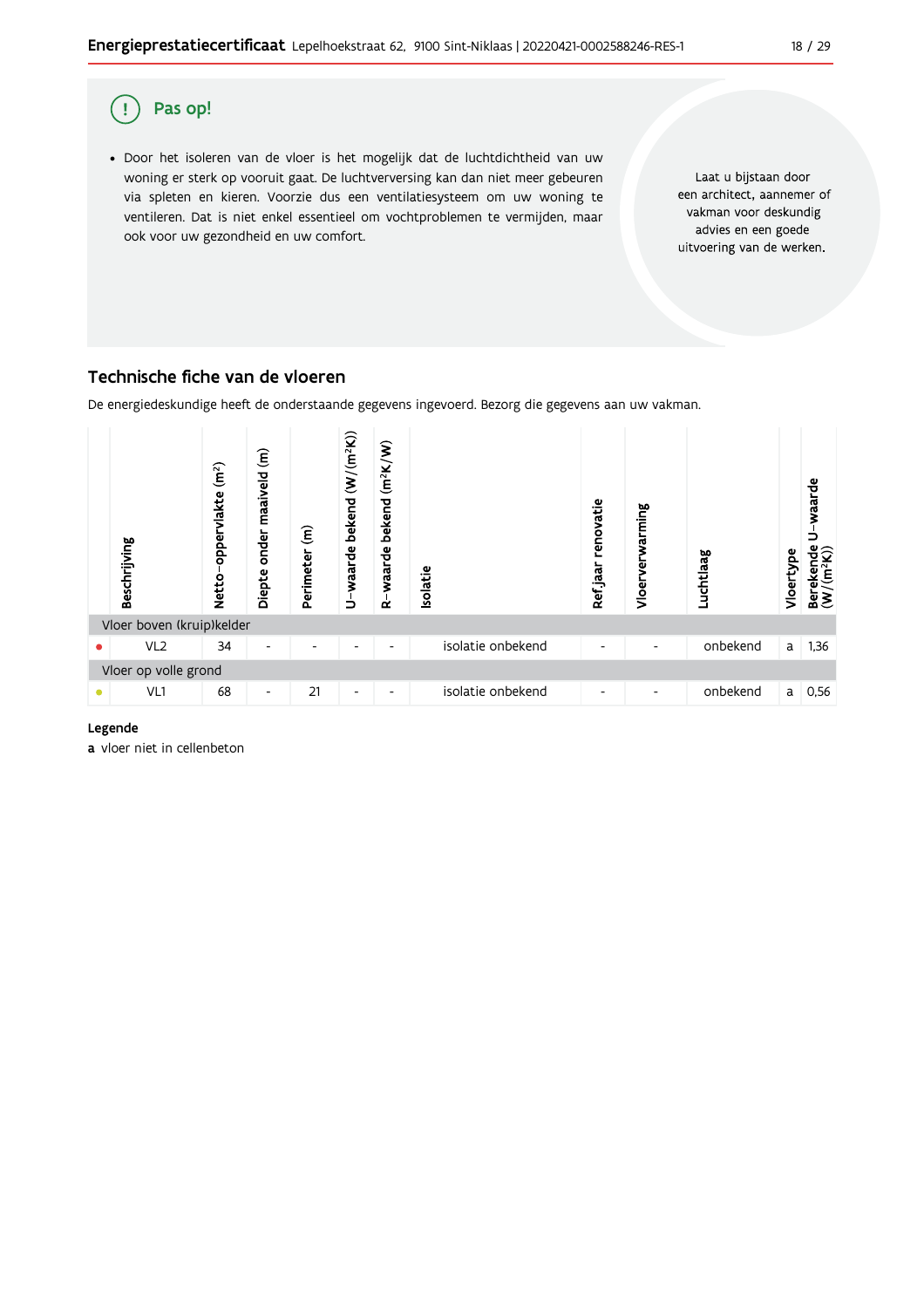## Ruimteverwarming

| Verwarming<br>100% van de woning wordt verwarmd met<br>een (accumulerende) kachel. | Vervang de kachel(s) door een lucht/water<br>of bodem/water warmtepomp<br>of een condenserende ketel. Plaats een<br>afgiftesysteem, bij voorkeur op lage<br>temperatuur.<br>Een condenserende ketel heeft een jets slechter rendement.<br>Gemiddeld gezien zal uw energiescore met een<br>condenserende ketel, na uitvoering van alle aanbevelingen,<br>een 20-tal kWh/(m <sup>2</sup> jaar) hoger liggen dan met een<br>warmtepomp. | $\epsilon$ 21 000 <sup><math>\pi</math></sup><br>$/ \in 32000$<br>€ 17 000 <sup><math>\dagger</math></sup> |
|------------------------------------------------------------------------------------|--------------------------------------------------------------------------------------------------------------------------------------------------------------------------------------------------------------------------------------------------------------------------------------------------------------------------------------------------------------------------------------------------------------------------------------|------------------------------------------------------------------------------------------------------------|

Bij de renovatie van uw verwarmingsinstallatie kunt u het best kiezen voor een energiezuinig systeem. Gebruik zo veel mogelijk hernieuwbare energiebronnen.

## Warmte opwekken op een energie-efficiënte manier

Bij uw renovatie kunt u het best kiezen voor een centraal toestel met een zo hoog mogelijk rendement en zo laag mogelijke werkingstemperatuur, zoals een warmtepomp of een condenserende ketel. Voorzie in een optimale centrale regeling, zoals een kamerthermostaat in combinatie met een buitenvoeler. Gebruik zo veel mogelijk hernieuwbare energiebronnen, zodat de zon, de lucht, de bodem of het water uw verwarmingsfactuur betalen. Andere opties zijn een warmtenet of een micro-warmte-krachtkoppeling.

## Warmtepomp



Als uw woning al goed geïsoleerd is en als u beschikt over oppervlakteverwarming of voldoende grote radiatoren, dan kunt u de plaatsing van een warmtepomp overwegen. Bij uw renovatie kunt u het best kiezen voor een systeem met een seizoensprestatiefactor (SPF) van 4 of hoger.

Een warmtepomp brengt warmte uit de omgeving (lucht, water of bodem) op voldoende hoge temperatuur. 65% à 80% van de energie die de warmtepomp levert, wordt gewonnen uit de omgeving. Zo verbruikt een warmtepompinstallatie minder energie en stoot ze minder CO<sub>2</sub> uit dan een klassiek verwarmingssysteem.

## Condenserende ketel

Condenserende ketels hebben een nominaal rendement van meer dan 100% omdat ze de warmte in de waterdamp van de afgevoerde rookgassen recupereren.

Minder positief is dat condenserende ketels vaak werken op gas of stookolie. Dat zijn fossiele brandstoffen waarvan u het gebruik het best zo veel mogelijk kunt beperken. Overweeg daarom de combinatie van een condenserende ketel met een zonneboilerinstallatie met zonnecollectoren of de koppeling van een condenserende ketel aan een warmtepomp (=hybride warmtepomp).

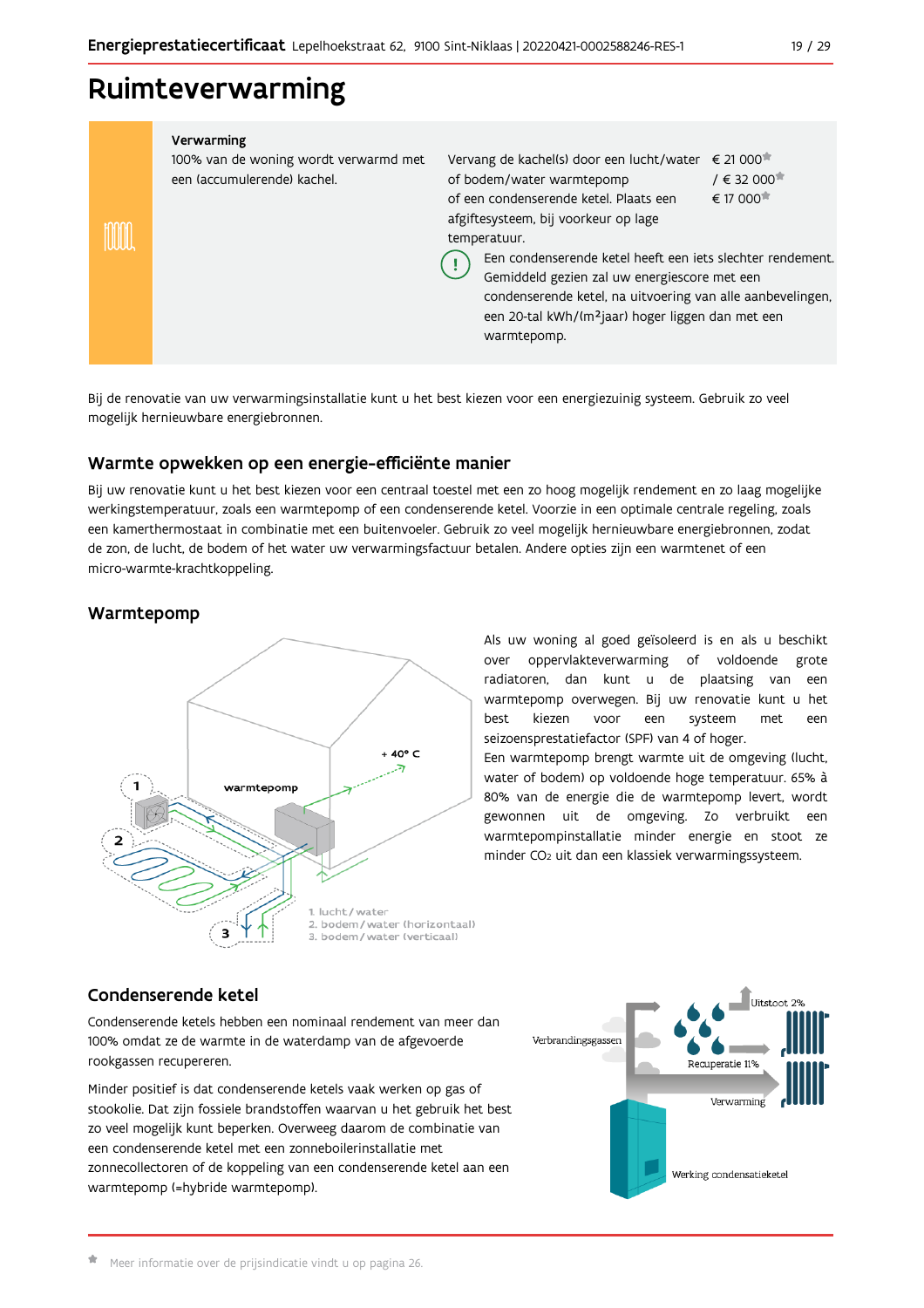### (Micro-)warmte-krachtkoppeling

Een (micro-)warmte-krachtkoppeling is een toestel dat tegelijk elektriciteit en warmte opwekt met één enkele (fossiele) brandstof. U kunt het best met een vakman bekijken of uw woning geschikt is voor dit soort toestel.

#### Warmtenet

Als in uw stad of gemeente al warmtenetten beschikbaar zijn of als er plannen zijn om ze in de toekomst aan te leggen, overweeg dan om op die warmtenetten aan te sluiten of om nu al de nodige aansluitingsmogelijkheden te voorzien.

## Denk vooruit!

- · Hou bij de keuze van uw verwarmingstoestel altijd rekening met de warmtevraag in de nog niet-verwarmde ruimtes.
- Vervangt u eerst uw verwarmingstoestel en gaat u dan pas isoleren? Kies in samenspraak met een vakman voor een toestel met een vermogen dat zoveel mogelijk is afgestemd op de toekomstige, en niet op de huidige, situatie. Indien het vermogen te groot is voor de gerenoveerde toestand, zal uw nieuw toestel na de renovatie aan een verminderd rendement werken.
- · Overweegt u een warmtepomp? Zorg dan eerst dat uw woning voldoende goed geïsoleerd is. Zo kan de warmtepomp op een lage temperatuur werken en werkt ze het meest efficiënt. Ook zijn er bij een bodemwarmtepomp dan minder grondboringen nodig, hetgeen de prijs kan drukken.

## Afgiftesysteem op lage temperatuur

Bij uw renovatie kunt u het best kiezen voor een afgiftesysteem met een zo laag mogelijke werkingstemperatuur. Er zijn twee gangbare systemen.

#### Radiatoren of convectoren op lage temperatuur

Radiatoren of convectoren op lage temperatuur zien er hetzelfde uit als de standaardvarianten, maar worden gevoed met water van maximaal 45 graden in plaats van 70 graden of meer.

#### $\bigoplus$

• Snel systeem waardoor uw woning snel opwarmt.

#### $\bigodot$

· Radiatoren op lage temperatuur zijn iets groter en nemen dus meer ruimte in.

#### Vloer- of wandverwarming

Bij vloer- of wandverwarming wordt water van 30 tot 40 graden door leidingen in uw vloer of wand gestuwd om het op te warmen.

#### $\bigoplus$

· Hoog comfortgevoel omdat de warmte gelijkmatig over de hele ruimte wordt verspreid en de gevoelstemperatuur hoger ligt dan de luchttemperatuur.

#### ∈

• Traag systeem waardoor uw woning maar geleidelijk aan opwarmt.

## Denk vooruit!

- · Overweegt u op lage temperatuur te verwarmen, controleer dan eerst of uw centrale verwarmingstoestel daarvoor geschikt is.
- · Bent u van plan om vloerverwarming te plaatsen, plaats dan eerst voldoende isolatie in de vloer. Hou er rekening mee dat u achteraf geen isolatie meer kunt bijplaatsen boven op de vloer.
- · Bent u van plan om wandverwarming te plaatsen, plaats dan eerst voldoende isolatie in de muur. Hou er rekening mee dat u achteraf geen isolatie meer kunt bijplaatsen aan de binnenkant.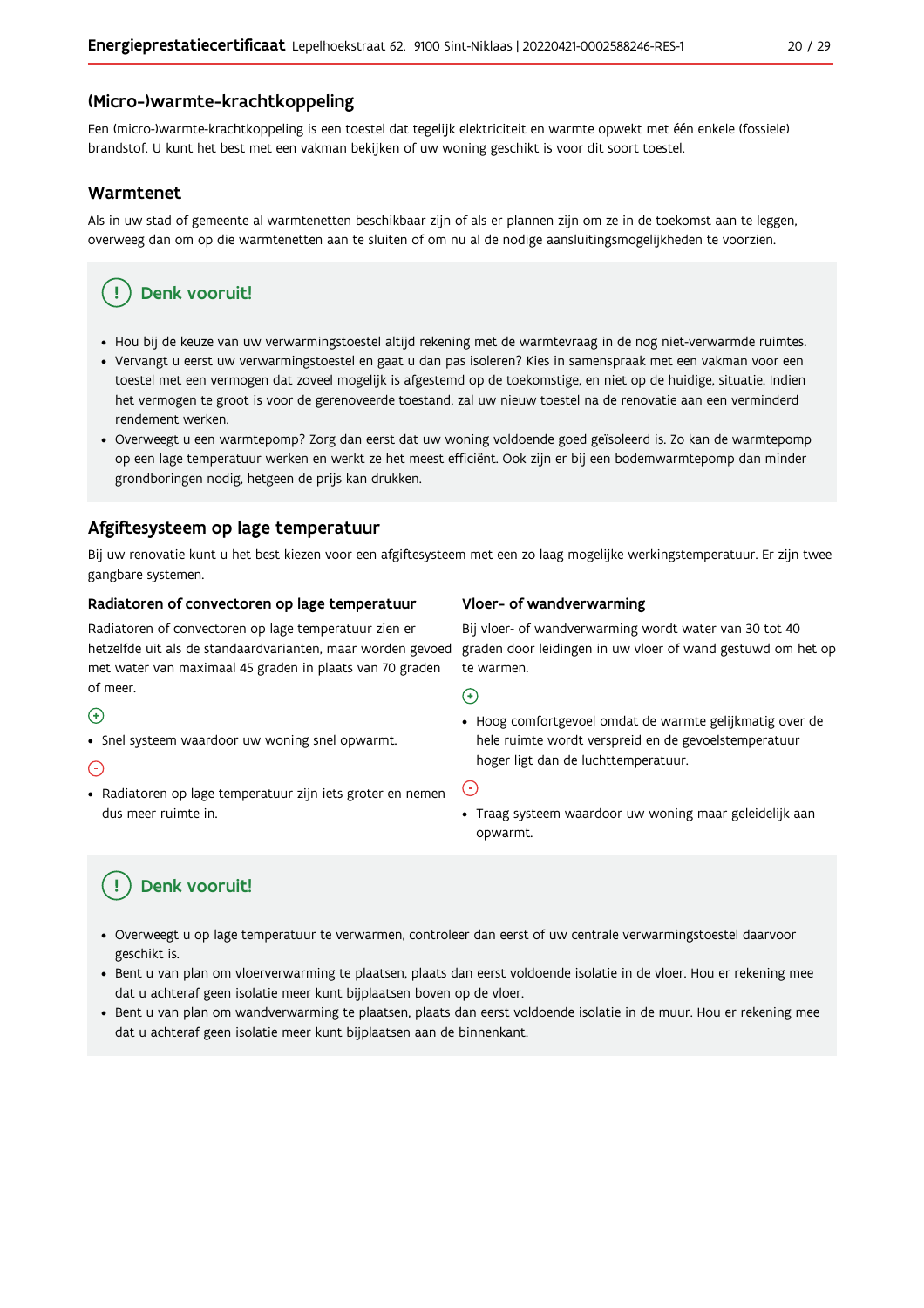#### Pas op! (!)

- · Kiest u voor gefaseerd renoveren? Na bepaalde renovatiemaatregelen zult u minder hoeven te verwarmen. Hou er nu al rekening mee als u een verwarmingsoplossing kiest.
- . Let op dat u de kamerthermostaat niet plaatst tegen een buitengevel, naast een verwarmingselement of op een plaats waar veel tocht is. De regeling van uw verwarming werkt dan niet goed.

Laat u bijstaan door een architect, aannemer of vakman voor deskundig advies en een goede uitvoering van de werken.

### Technische fiche van de ruimteverwarming

De energiedeskundige heeft de onderstaande gegevens ingevoerd. Bezorg die gegevens aan uw vakman.

### Installaties met één opwekker

|                                      | RV1                          | RV <sub>2</sub>          |  |
|--------------------------------------|------------------------------|--------------------------|--|
|                                      | $\odot$                      | $\circledR$              |  |
| Omschrijving                         | $\overline{a}$               | $\overline{a}$           |  |
| Type verwarming                      | decentraal                   | decentraal               |  |
| Aandeel in volume (%)                | 50%                          | 50%                      |  |
| Installatierendement (%)             | 63%                          | 63%                      |  |
| Aantal opwekkers                     | 1                            | 1                        |  |
| Opwekking                            |                              |                          |  |
|                                      | $\overline{\phantom{a}}$     | $\overline{\phantom{a}}$ |  |
| Type opwekker                        | $\overline{a}$               | $\overline{a}$           |  |
| Energiedrager                        | gas                          | gas                      |  |
| Soort opwekker(s)                    |                              |                          |  |
| Bron/afgiftemedium                   | $\overline{\phantom{a}}$     | $\overline{\phantom{a}}$ |  |
| Vermogen (kW)                        | $\overline{a}$               | ٠                        |  |
| Elektrisch vermogen WKK              | ٠                            | ÷,                       |  |
| (kW)                                 |                              |                          |  |
| Aantal (woon)eenheden                | $\overline{\phantom{a}}$     | $\overline{\phantom{a}}$ |  |
| Rendement                            | $\blacksquare$               | $\blacksquare$           |  |
| Referentiejaar fabricage             | ٠                            |                          |  |
| Labels                               | $\overline{\phantom{0}}$     | $\overline{\phantom{a}}$ |  |
| Locatie                              | ٠                            | ٠                        |  |
| Distributie                          |                              |                          |  |
| <b>Externe stookplaats</b>           | $\blacksquare$               | $\blacksquare$           |  |
| Ongeïsoleerde leidingen (m)          | $\overline{\phantom{a}}$     | $\overline{\phantom{a}}$ |  |
| Ongeïsoleerde combilus (m)           | $\overline{\phantom{a}}$     | ٠                        |  |
| Aantal (woon)eenheden op<br>combilus | $\qquad \qquad \blacksquare$ | $\overline{a}$           |  |
| Afgifte & regeling                   |                              |                          |  |
| Type afgifte                         | ٠                            | $\overline{\phantom{a}}$ |  |
| Regeling                             | ٠                            |                          |  |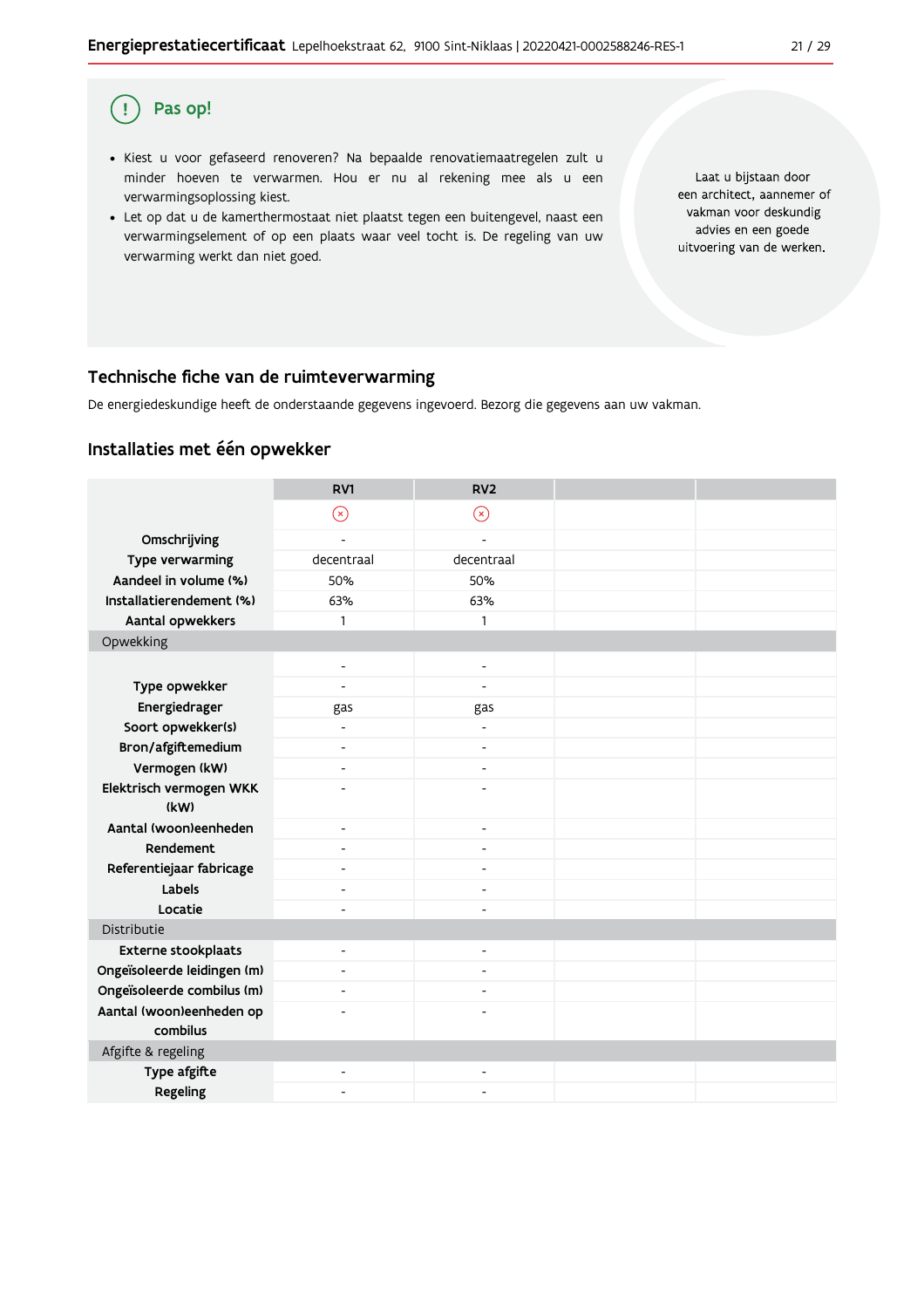## Installaties voor zonne-energie



#### Zonneboiler

Er is geen zonneboiler aanwezig.

Volgens de zonnekaart is het dak geschikt € 5 000 voor 4,8 m<sup>2</sup> zonnecollectoren. Overweeg de plaatsing van een zonneboiler.

Zonnepanelen Er zijn geen zonnepanelen aanwezig.

Volgens de zonnekaart is het dak geschikt  $\epsilon$  5 000<sup> $\star$ </sup> voor 20 m<sup>2</sup> zonnepanelen. Overweeg de plaatsing van zonnepanelen.

De voorgestelde aanbevelingen zijn gebaseerd op de informatie uit de zonnekaart. De zonnekaart berekent automatisch het zonnepotentieel voor uw woning en geeft een indicatie van het aantal zonnepanelen én zonnecollectoren dat u op uw dak zou kunnen plaatsen.

De zonnekaart gaat uit van het elektriciteits- en watergebruik van een standaardgezin. Hou er bij de bepaling van de grootte van de te plaatsen installatie rekening mee dat uw eigen elektriciteits- en watergebruik daarvan kan afwijken.

Als er nog geen installaties op zonne-energie aanwezig zijn, geven de aanbevelingen steeds beide opties weer. Hoewel het op energetisch vlak het best is om beide installaties te plaatsen, zal dat door plaatsgebrek op uw dak in de praktijk echter niet altijd mogelijk zijn.

Voor meer informatie over de berekening van het zonnepotentieel kunt u terecht op de zonnekaart via www.energiesparen.be/zonnekaart.

### Zonnepanelen

Zonnepanelen (ook wel fotovoltaïsche panelen of PV-panelen genoemd) zetten de energie van de zon om in elektriciteit.

Bij de bepaling van het aantal te plaatsen zonnepanelen kunt u ervoor kiezen om alleen uw eigen elektriciteitsverbruik te dekken of om meteen het volledige beschikbare dakoppervlak te benutten.

Om de zonnepanelen optimaal te laten renderen, plaatst u ze tussen oostelijke en westelijke richting onder een hoek van 20° tot 60°.

## Zonneboiler

Zonnecollectoren zetten de energie van de zon om in warmte. Een zonneboilerinstallatie bestaat uit zonnecollectoren op het dak en een opslagvat voor warm water. Een zonneboiler verwarmt een deel van het sanitair warm water met gratis zonnewarmte. Als de installatie voldoende groot is, kan ze ook in een deel van uw behoefte voor ruimteverwarming voorzien. Hou er wel rekening mee dat een zonnecollector het hoogste rendement behaalt in de zomer. Het rendement in de winter ligt beduidend lager.

Om de zonnecollectoren optimaal te laten renderen, plaatst u ze tussen oostelijke en westelijke richting onder een hoek van 20° tot 60°.



1. Zonnepaneel | 2. Omvormer | 3. Elektrische toestellen



1. Zonnecollector | 2. Opslagvat zonneboiler | 3. Sanitair warm water | 4. Afgifte-element voor ruimteverwarming (optioneel)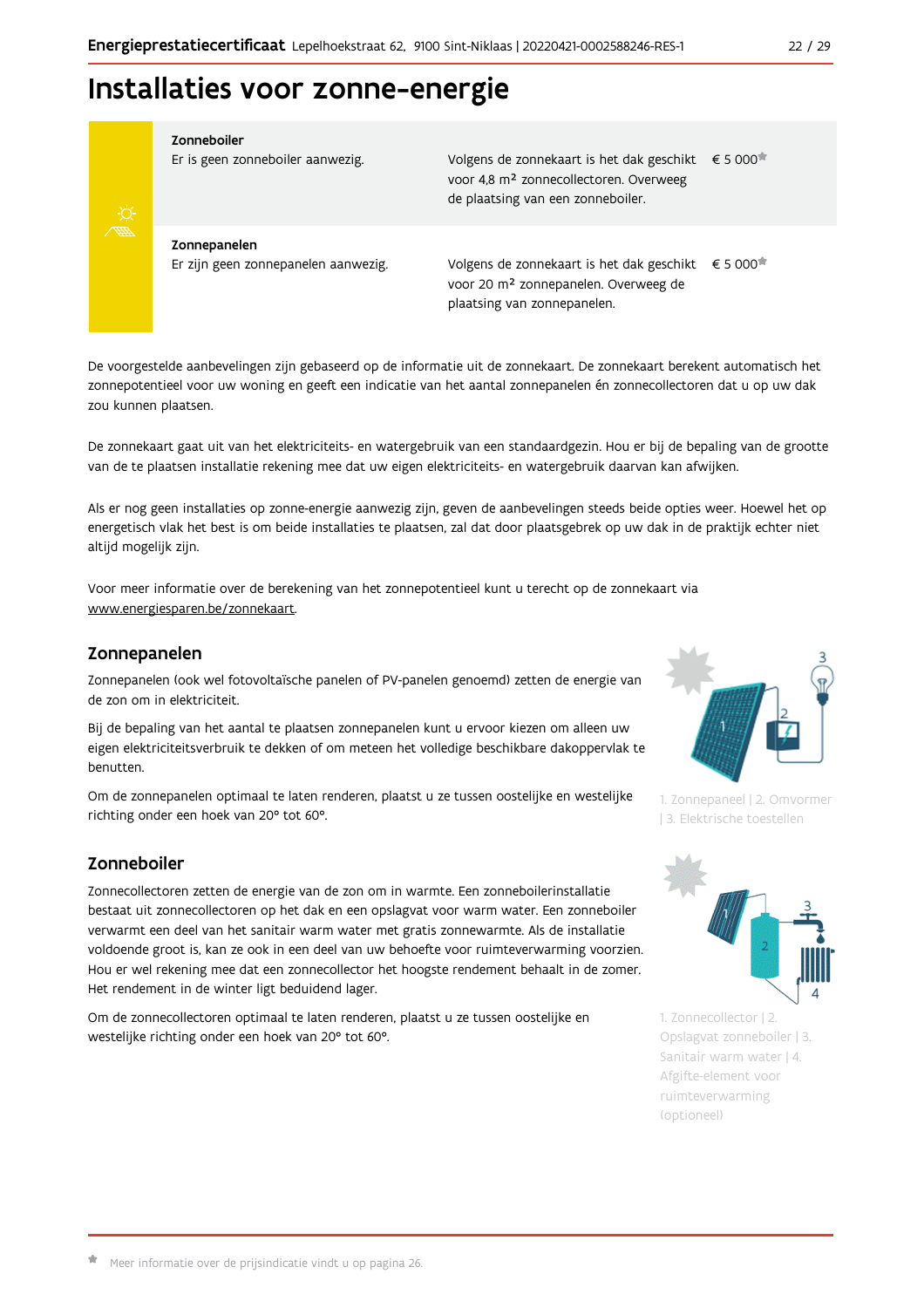#### Ţ Denk vooruit!

- · Zorg ervoor dat het dak waarop u de zonnepanelen of zonnecollectoren plaatst, goed is geïsoleerd. Als de installaties geplaatst zijn, kunt u het dak alleen nog aan de onderkant isoleren.
- · De groenste én de goedkoopste stroom is de stroom die u niet verbruikt. Probeer daarom eerst overbodig elektriciteitsverbruik te vermijden door bijvoorbeeld het sluimerverbruik te verminderen.
- · Beperk ook het gebruik van sanitair warm water door gebruik te maken van een spaardouchekop, een debietbegrenzer of een douchewarmtewisselaar.

#### Pas op! ( !

- · Schaduw van gebouwen, bomen en schoorstenen vermindert de opbrengst van zonnepanelen en zonnecollectoren.
- Informeer bij uw gemeentebestuur of u een bouwvergunning moet aanvragen voor de plaatsing van zonnepanelen of zonnecollectoren.

Laat u bijstaan door een architect, aannemer of vakman voor deskundig advies en een goede uitvoering van de werken.

### Technische fiche van de installaties op zonne-energie

Geen installaties op zonne-energie aanwezig.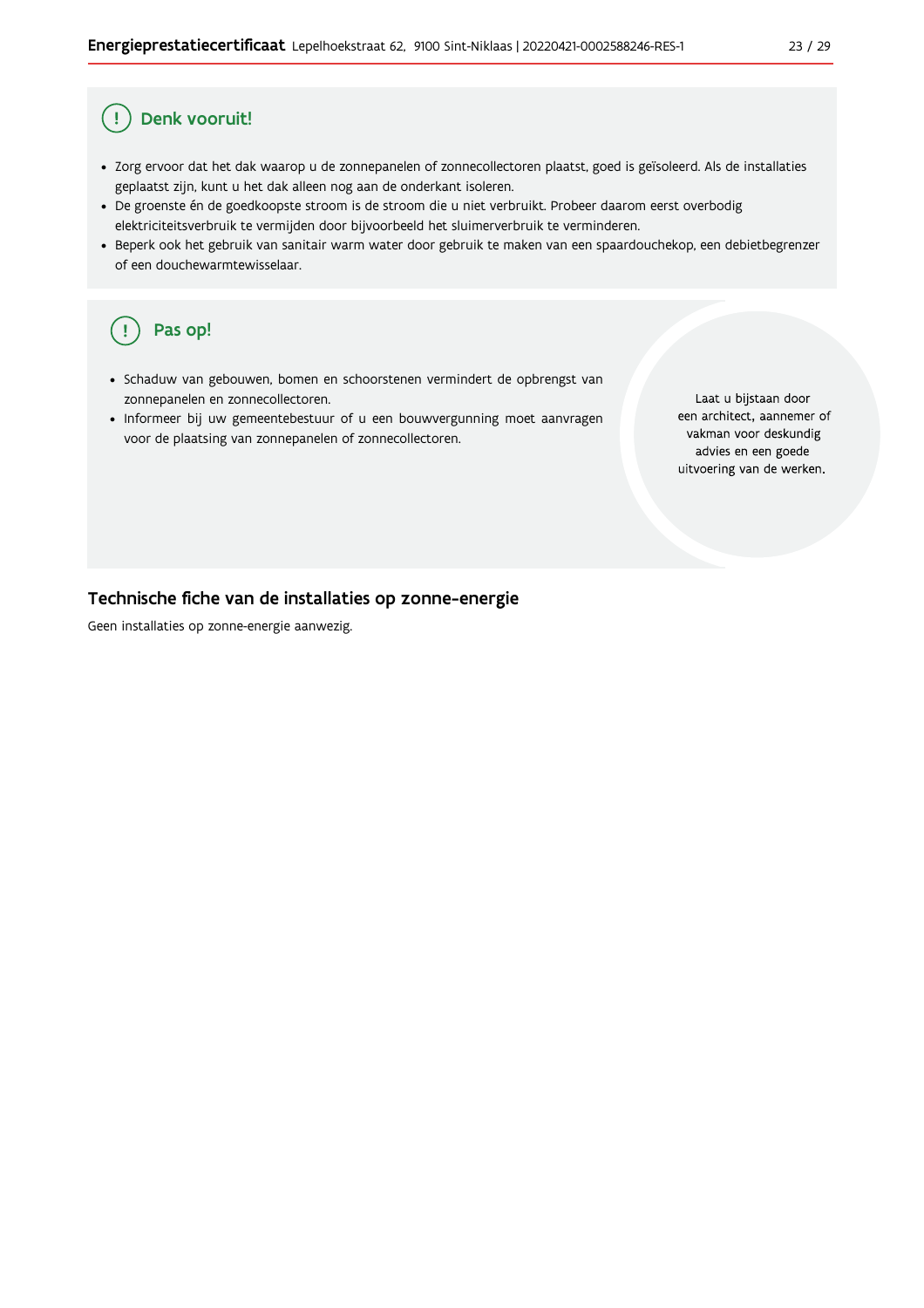# Overige installaties

## Sanitair warm water



Uw woning beschikt niet over een zonneboiler. Overweeg de plaatsing van een zonneboiler of warmtepompboiler. Daarmee kunt u energie besparen.

|                                    | SWW1                 | SWW <sub>2</sub>             |  |
|------------------------------------|----------------------|------------------------------|--|
| <b>Bestemming</b>                  | keuken               | badkamer                     |  |
| Opwekking                          |                      |                              |  |
| Soort                              | individueel          | individueel                  |  |
| Gekoppeld aan ruimteverwarming     | neen                 | neen                         |  |
| Energiedrager                      | elektriciteit        | elektriciteit                |  |
| Type toestel                       | elektrische          | elektrische                  |  |
|                                    | weerstandsverwarming | weerstandsverwarming         |  |
| Referentiejaar fabricage           |                      |                              |  |
| Energielabel                       |                      |                              |  |
| Opslag                             |                      |                              |  |
| Aantal voorraadvaten               |                      | 1                            |  |
| Aantal (woon)eenheden              |                      | $\qquad \qquad \blacksquare$ |  |
| Volume (I)                         | 101                  | <b>100l</b>                  |  |
| Omtrek (m)                         |                      |                              |  |
| Hoogte (m)                         |                      |                              |  |
| Isolatie                           | aanwezig             | aanwezig                     |  |
| Label                              |                      |                              |  |
| Opwekker en voorraadvat één geheel | ja                   | ja                           |  |
| Distributie                        |                      |                              |  |
| Type leidingen                     | gewone leidingen     | gewone leidingen             |  |
| Lengte leidingen (m)               | $\leq$ 5m            | $\leq$ 5m                    |  |
| Isolatie leidingen                 |                      |                              |  |
| Aantal (woon)eenheden op leidingen |                      |                              |  |

### Ventilatie

 $\frac{50}{2}$ Uw woning beschikt mogelijk niet over voldoende ventilatievoorzieningen. Een goede ventilatie is echter noodzakelijk om een gezond binnenklimaat te garanderen. Voorzie bij uw renovatie daarom in een ventilatiesysteem. Om energie te besparen, kunt u het best kiezen voor een systeem met vraagsturing of warmteterugwinning.

| Type ventilatie | geen of onvolledig |
|-----------------|--------------------|
|-----------------|--------------------|

## **Koeling**

Uw woning heeft kans op oververhitting. Overweeg buitenzonwering om de zon zoveel mogelijk buiten te houden tijdens de zomer. Vermijd de plaatsing van een koelinstallatie, want die verbruikt veel energie.

Koelinstallatie

afwezig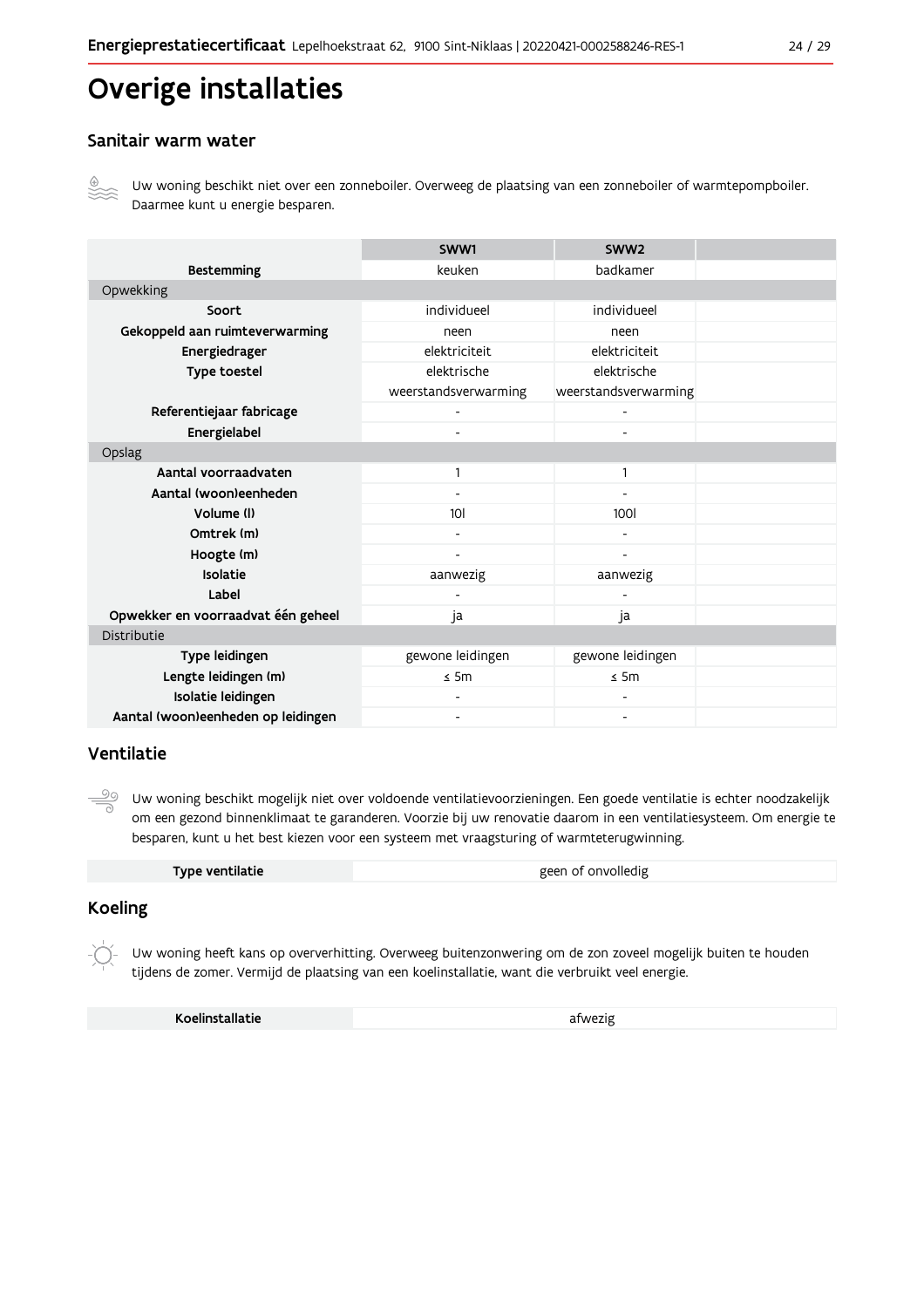# Bewijsstukken gebruikt voor dit EPC

## Welke bewijsstukken kan een energiedeskundige gebruiken?



De energiedeskundige gebruikt de informatie die hij ter plaatse ziet, aangevuld met de informatie uit bewijsstukken. Alleen documenten die voldoen aan de voorwaarden van het inspectieprotocol worden aanvaard. Ze moeten bijvoorbeeld duidelijk gelinkt kunnen worden aan de woning/het gebouw en de nodige detailinformatie bevatten.

## Let op!

Mondelinge informatie en verklaringen van architect, aannemer, eigenaar, ... worden niet aanvaard als bewijs.

In onderstaande lijst heeft de energiedeskundige aangeduid welke geldige bewijsstukken hij gebruikt heeft om dit EPC op te maken.

| Plannen: plannen bij stedenbouwkundige aanvraag, stedenbouwkundige plannen (goedgekeurd door de gemeente),          |
|---------------------------------------------------------------------------------------------------------------------|
| technische plannen, uitvoeringsplannen of -details, asbuilt-plannen                                                 |
| Lastenboeken, meetstaten of aanbestedingsplannen die deel uitmaken van een (aannemings)contract                     |
| Aannemingsovereenkomsten                                                                                            |
| Offertes of bestelbonnen                                                                                            |
| Informatie uit algemene vergadering van mede-eigenaars: verslag of proces-verbaal                                   |
| Informatie uit werfverslagen, vorderingsstaten of processen-verbalen van voorlopige of definitieve oplevering       |
| Facturen van bouwmaterialen of leveringsbonnen                                                                      |
| Facturen van aannemers                                                                                              |
| Verklaring van overeenkomstigheid met STS of ATG, opgemaakt en ondertekend door de aannemer                         |
| Foto's waarop de samenstelling van het schildeel of de installatie te herkennen is (detailfoto's) en foto's waarmee |
| aangetoond kan worden dat het schildeel of de installatie geplaatst is (overzichtsfoto's)                           |
| EPB-aangiften, zoals het transmissieformulier en het EPW-formulier                                                  |
| Informatie uit subsidieaanvragen bij de Vlaamse overheid of de netbetheerder                                        |
| Verslag van destructief onderzoek derde/expert                                                                      |
| Eerder opgemaakte EPC's, zoals het EPC van de Gemeenschappelijke Delen                                              |
| Technische documentatie met productinformatie                                                                       |
| Luchtdichtheidsmeting                                                                                               |
| WKK-certificaten of milieuvergunningen                                                                              |
| Elektriciteitskeuring                                                                                               |
| Verwarmingsauditrapport, keuringsrapport of reinigings- en verbrandingsattest ketel                                 |
| Ventilatieprestatieverslag                                                                                          |
| Verslag energetische keuring koelsysteem                                                                            |
| Verlichtingsstudie en eventuele relightingpremie                                                                    |
| Aanvullende bewijsstukken: uittreksel van de kadastrale legger of het vergunningenregister, notariële akte,         |
| ontvangst- of volledigheidsbewijs van de stedenbouwkundige aanvraag, verkavelingsvergunning,                        |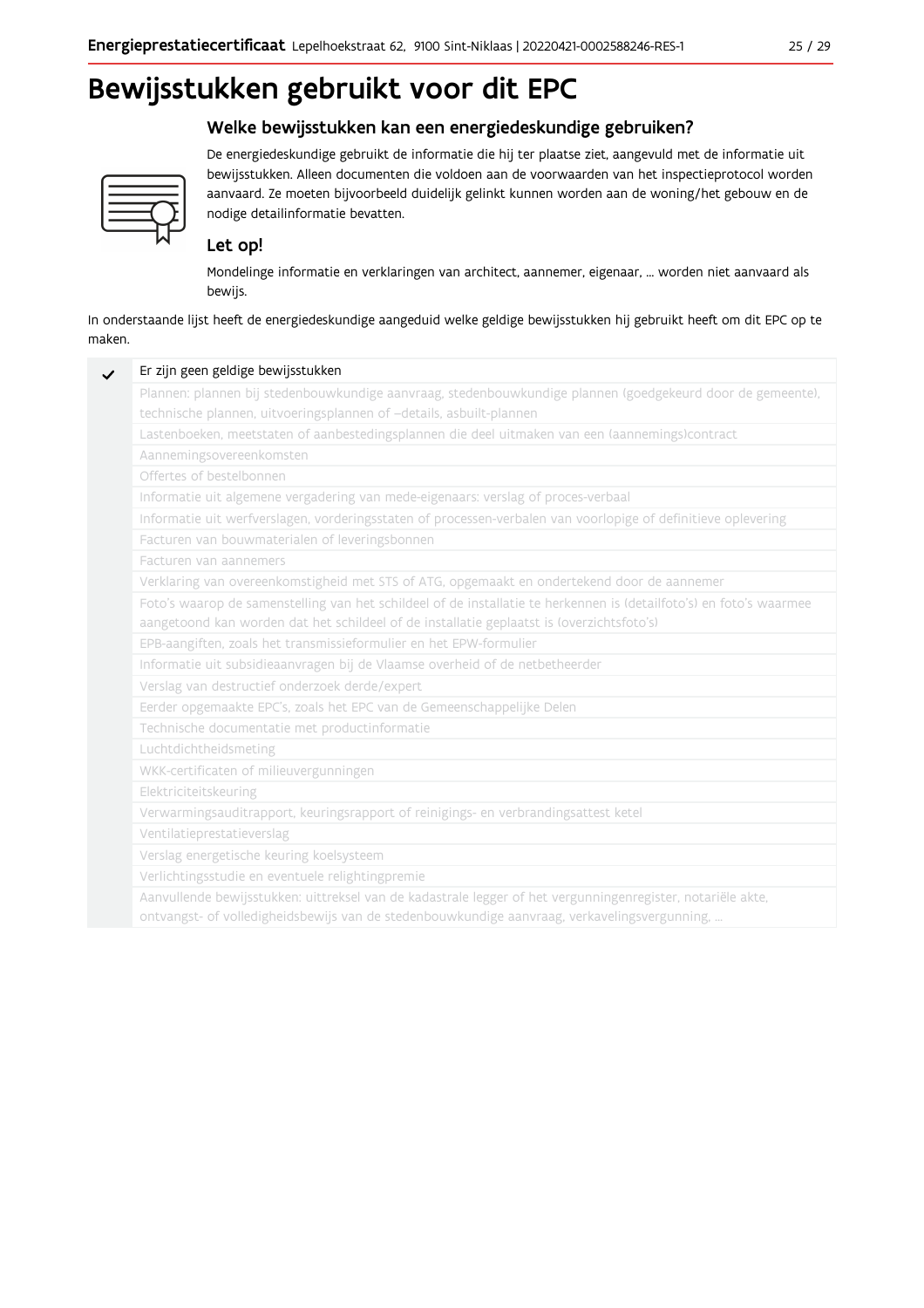# **Toelichting prijsindicaties**

## Deze toelichting beschrijft hoe de prijsberekeningen zijn opgemaakt.

De prijzen op het EPC zijn indicatieve gemiddelden die op geautomatiseerde wijze berekend zijn en afgerond zijn op 500 euro. Op basis van actuele gemiddelde eenheidsprijzen en de hoeveelheden die de energiedeskundige opgemeten heeft, berekent de software de prijsindicaties voor de aanbevolen werken. De prijsindicaties kunnen afwijken van de offerteprijzen van uw aannemer.

In de praktijk zijn vaak verschillende uitvoeringsmethodes mogelijk die niet evenveel kosten. Elke methode heeft voor- en nadelen. Het EPC oordeelt niet welke uitvoeringsmethode u het best kunt toepassen bij uw renovatie. Daarom geeft het een prijsindicatie voor de meest gangbare uitvoeringsmethode(s). Als er verschillende gangbare uitvoeringsmethodes zijn, toont het EPC de prijsindicatie voor de verschillende uitvoeringsmethodes.

De energiedeskundige controleert de prijsindicaties en de technische uitvoerbaarheid van de aanbevolen werken niet.

#### De berekening

De prijsindicaties op het EPC zijn geen volledige raming van uw renovatiebudget.

Renovatiewerken die geen betrekking hebben op de verbetering van de energieprestatie van uw woning (zoals een keuken- of badkamerrenovatie), worden niet in rekening gebracht.

In de tabellen verderop leest u welke kosten vervat zitten in de prijsindicaties en welke niet.

#### De aannames

Bij de berekening worden aannames gedaan (bijvoorbeeld: het dakgebinte is gezond; het onderdak is in goede staat; er is geen vochtprobleem in de muren; de muren hebben een standaardopbouw). Het is mogelijk dat de aannames niet van toepassing zijn op de specifieke toestand van uw woning. Dat kan ertoe leiden dat bijkomende werken nodig zijn, dat andere prijzen van toepassing zijn of dat bepaalde werken een specifieke techniek vragen. Het is ook mogelijk dat u de werken niet mag uitvoeren zonder vergunning. Vraag altijd advies aan een architect, aannemer of andere vakman. Werk samen met vakmensen die in orde zijn met de verzekeringsplicht, sociale en fiscale plichten.

#### De eenheidsprijzen

De gemiddelde eenheidspriizen die in de berekening gebruikt worden, zijn inclusief de kostpriis van standaardproducten van goede kwaliteit, plaatsingskosten, vervoerskosten, de stortkosten bij afbraak en 6% btw. Ze houden geen rekening met marktschommelingen of regionale prijsverschillen. Er wordt een meerprijs ingerekend voor kleine hoeveelheden en een minprijs voor grote hoeveelheden. De eenheidsprijzen zijn bepaald op basis van de volgende bronnen: Arch-index <2012-2017>, Aspen Index <2018>, UPA-BUA-Arch<2017> en overleg met vakmensen.

### Meer informatie

Meer informatie over de prijsberekeningen vindt u op www.energiesparen.be.

#### In detail bekeken

Volgende kosten zijn te afhankelijk van de situatie en worden daarom bij geen enkele prijsindicatie in rekening gebracht:

- Algemene overkoepelende kosten, zoals loonkosten van de architect of ingenieur en coördinatiekosten;
- Werfinstallaties:
- · Vergunningen, zoals een bouwvergunning of een vergunning voor de inname van het openbaar terrein;
- Toeslagen voor werken in bepaalde regio's en grootstedelijke contexten:
- · Moeilijke bereikbaarheid van (een deel) van het gebouw;
- · Obstructies door naburige percelen, gebouwen en bomen;
- · Cultuurhistorische context of elementen, erfgoed (want niet alle uitvoeringsmethodes zijn dan mogelijk);
- · Technische complexiteit ten gevolge van eigenaardigheden aan het gebouw;
- · Opmaak van een asbestinventaris en verwijderen van asbest;
- · Meerprijzen omdat de werken niet in één fase kunnen worden uitgevoerd.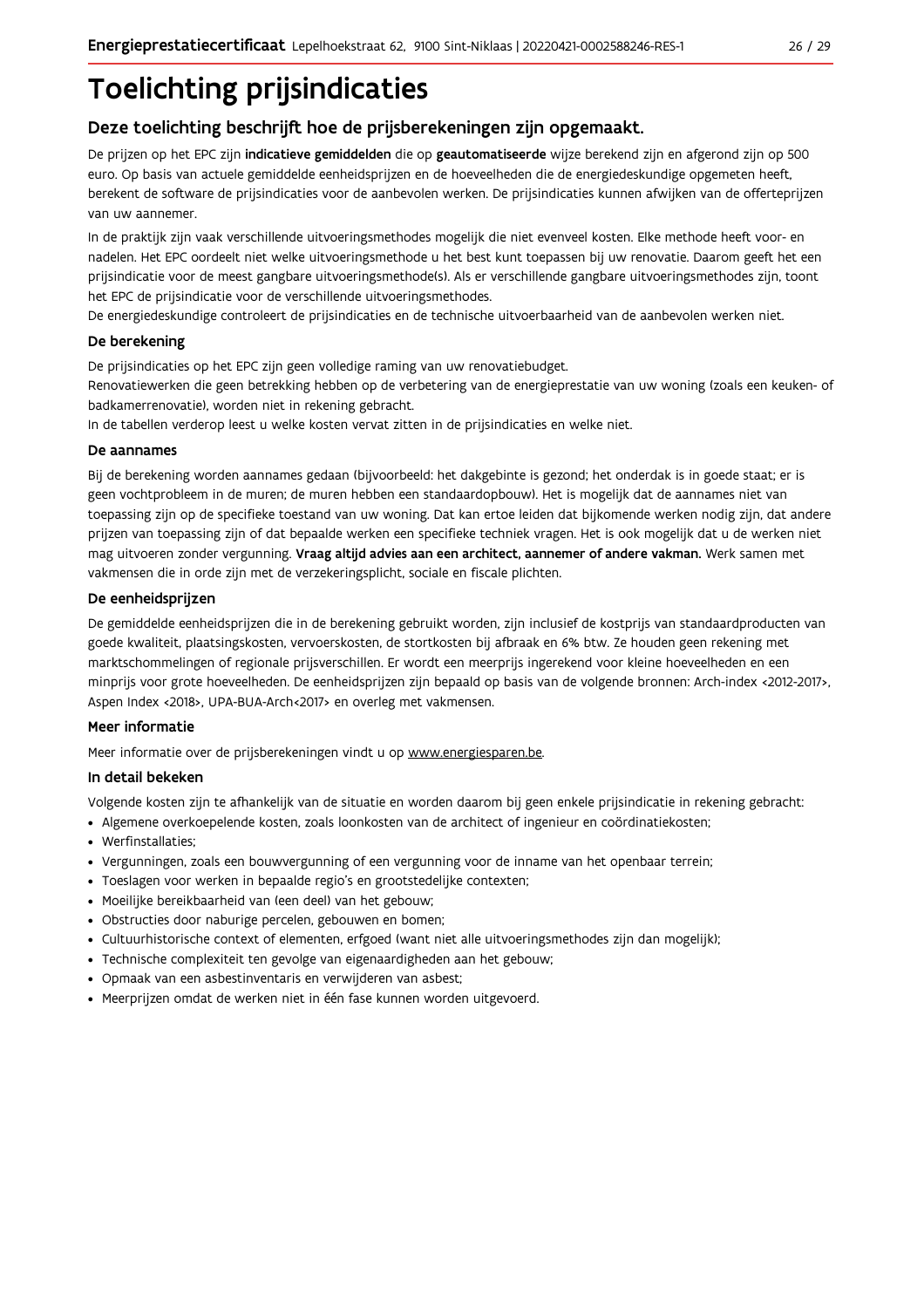In de onderstaande tabel wordt per maatregel aangegeven welke kosten wel en welke kosten niet zijn opgenomen in de berekening. Bij de werken die niet zijn inbegrepen, wordt aangenomen dat de werken niet altijd noodzakelijk zijn, of dat het element in goede staat is, gezond, stabiel, voldoende draagkrachtig, droog, correct geplaatst ...

Als u werken combineert, kan dit een prijsvoordeel opleveren.

|                                                                 | Inbegrepen werken                                                                                                                                                                                                                                                                                                                                                                                                                                                                                                                                                                                                                                                                                                                               | Niet inbegrepen                                                                                                                                                                                                                                                                                                                                                                  |  |
|-----------------------------------------------------------------|-------------------------------------------------------------------------------------------------------------------------------------------------------------------------------------------------------------------------------------------------------------------------------------------------------------------------------------------------------------------------------------------------------------------------------------------------------------------------------------------------------------------------------------------------------------------------------------------------------------------------------------------------------------------------------------------------------------------------------------------------|----------------------------------------------------------------------------------------------------------------------------------------------------------------------------------------------------------------------------------------------------------------------------------------------------------------------------------------------------------------------------------|--|
| Plafond<br>Isoleren bovenop het<br>plafond<br>(vb. zoldervloer) | · Plaatsen van isolatie en dampscherm<br>· Plaatsen van een loopvloer<br>• Aanpassingen aan deuren (inkorten),<br>trapgaten of valluiken<br>• Aanpassingen aan de<br>elektriciteitsbekabeling                                                                                                                                                                                                                                                                                                                                                                                                                                                                                                                                                   | • Aanpassingen aan gevelopeningen.<br>Er wordt aangenomen dat volgende elementen<br>kunnen behouden worden:<br>• Draagstructuur van het plafond<br>• Binnenafwerking onder het plafond                                                                                                                                                                                           |  |
| Plafond<br>Isoleren in of onder het<br>plafond                  | · Plaatsen van isolatie en dampscherm<br>• Afbraak en plaatsing van een standaard<br>afwerking (gipskartonplaten, geplamuurd en<br>geschilderd + stijl- en regelwerk)<br>• Aanpassingen aan de plafondverlichting en<br>elektriciteitsbekabeling                                                                                                                                                                                                                                                                                                                                                                                                                                                                                                | Er wordt aangenomen dat volgende elementen<br>kunnen behouden worden:<br>• Draagstructuur van het plafond                                                                                                                                                                                                                                                                        |  |
| Muren<br>Isoleren aan de binnenkant                             | • Afbraak van vloerplinten en vensterbanken<br>• Afnemen en herplaatsen van aanwezige<br>radiatoren/convectoren, inclusief<br>aanpassingen aan leidingen<br>· Plaatsen van isolatie en dampscherm,<br>inclusief stijl- en regelwerk bij half-stijve<br>isolatieplaten<br>· Bij de onderbreking van isolatielaag door<br>binnenmuren: doortrekken van de isolatie<br>op de binnenmuren over minstens 1 meter<br>(koudebrug vermijden)<br>· Plaatsen van een standaard afwerking<br>(gipskartonplaten, geplamuurd en<br>geschilderd + stijl- en regelwerk), inclusief<br>vloerplinten en vensterbanken<br>• Aanwerken rond vensters en deuren<br>• Aanpassingen aan elektriciteitsbekabeling,<br>stopcontacten, schakelaars en<br>wandverlichting | • Vochtonderzoek en vochtbehandeling<br>· Volledige afbraak binnenafwerking (vb.<br>behang en muurbepleistering)<br>· Plaatsen van muurdoorvoeren                                                                                                                                                                                                                                |  |
| Muren<br>Isoleren aan de buitenkant                             | • Afzagen van bestaande dorpels<br>• Afbraak van regenwaterafvoerbuizen<br>· Vergroten van de dakranduitsprong bij een<br>deel van de gevels.<br>• Plaatsen van isolatie<br>· Plaatsen van een standaardgevelafwerking =<br>gemiddelde van<br>· Sierbepleistering 25 mm (mineraal<br>gebonden)<br>• Vezelcementplaten<br>• Houten beplanking (ceder en merbau)<br>• Strokenbekleding met laminaat 8 mm<br>• Thermisch veredeld hout<br>• Steenstrips<br>Aanwerken rond vensters en deuren<br>Plaatsen van muurdoorvoeren<br>$\bullet$<br>• Plaatsen van nieuwe dorpels<br>· Plaatsen van regenwaterafvoerbuizen<br>• Stellingen (vanaf twee verdiepingen)                                                                                       | $\bullet\,$ Uitvlakken van de muren<br>• Aansluiting met reeds aanwezige dakisolatie<br>· Afbraak van de gevelsteen bij spouwmuren<br>• Aanpassingen aan buitenaanleg,<br>buitenkranen, buitenverlichting<br>· Aanpassingen aan luifels, dakgoten,<br>zonwering en luiken<br>• Afwerking bij muren die grenzen aan een<br>onverwarmde binnenruimte zoals een<br>garage of kelder |  |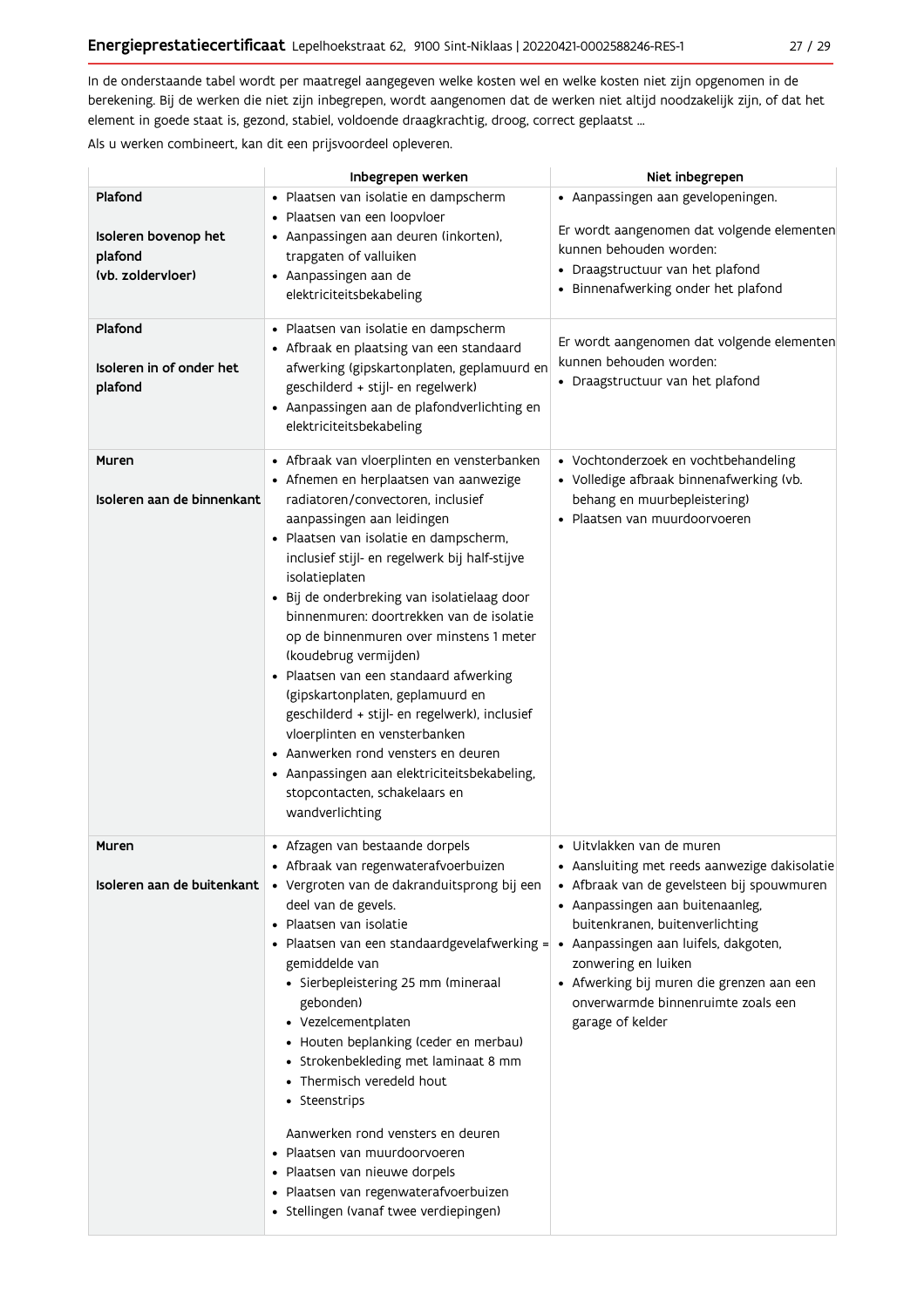| Isoleren aan de onderkant<br>(vb. boven een<br>(kruip)kelder, garage of<br>carport, uitkragende<br>vloeren) | Vloeren niet op volle grond · Plaatsen van vochtbestendige isolatie,<br>inclusief stijl- en regelwerk bij half-stijve<br>isolatieplaten<br>• Plaatsen van een standaard<br>buitenafwerking (alleen bij vloeren boven<br>een onverwarmde ruimte, zoals een garage<br>of boven een buitenruimte) = gemiddelde<br>van<br>· Gipskartonplaten (geplamuurd en<br>geschilderd)<br>· Verniste houten planken (Meranti, Rood<br>Noors Grenen)                                                                     | • Aanpassingen aan de verlichting<br>· Aanpassingen aan kabels en leidingen die<br>bevestigd zijn tegen de vloer (deze kunnen<br>in de isolatie ingewerkt worden)<br>Er wordt aangenomen dat de (kruip)kelder<br>toegankelijk is voor werken; anders gelden er<br>andere uitvoeringswijzen en prijzen. Deze zijn<br>niet in dit EPC opgenomen. |
|-------------------------------------------------------------------------------------------------------------|----------------------------------------------------------------------------------------------------------------------------------------------------------------------------------------------------------------------------------------------------------------------------------------------------------------------------------------------------------------------------------------------------------------------------------------------------------------------------------------------------------|------------------------------------------------------------------------------------------------------------------------------------------------------------------------------------------------------------------------------------------------------------------------------------------------------------------------------------------------|
| Vensters vervangen                                                                                          | • Afbraak en plaatsen van nieuwe draai-kip<br>vensters (gangbare maten en vormen,<br>gemiddelde prijs van hout, aluminium en<br>PVC)<br>· Plaatsen van ventilatieroosters bij een deel<br>van de vensters (tenzij mechanische<br>ventilatie aanwezig is)<br>• Plaatsen van nieuwe vensterbanken<br>· Plaatsen van dorpels bij de vervanging van<br>glasbouwstenen door vensters<br>• Herstellingen aan binnen- of<br>buitenafwerking<br>· Plaatsen van dichtingsvoegen met de gevel<br>• Een hijstoestel | · Toeslag voor bijzondere afmetingen en<br>vormen<br>· Toeslag voor bijzonder beslag, sloten of<br>beglazing met specifieke eigenschappen of<br>versieringen<br>• Rolluiken en rolluikkasten<br>• Vliegenramen                                                                                                                                 |
| Deuren en panelen<br>vervangen                                                                              | • Afbraak en plaatsen van nieuwe deuren en<br>panelen (gemiddelde prijs van hout,<br>aluminium en PVC)<br>• Herstellingen aan binnen- of<br>buitenafwerking, inclusief deurkruk<br>· Plaatsen van dichtingsvoegen met de gevel                                                                                                                                                                                                                                                                           | · Toeslag voor bijzondere afmetingen en<br>vormen<br>• Toeslag voor beslag, sloten of beglazing met<br>specifieke eigenschappen<br>• Toeslag voor versieringen<br>• Rolluiken en rolluikkasten<br>• Vliegenramen<br>Er wordt aangenomen dat volgende elementen<br>kunnen behouden worden:<br>• Dorpels                                         |